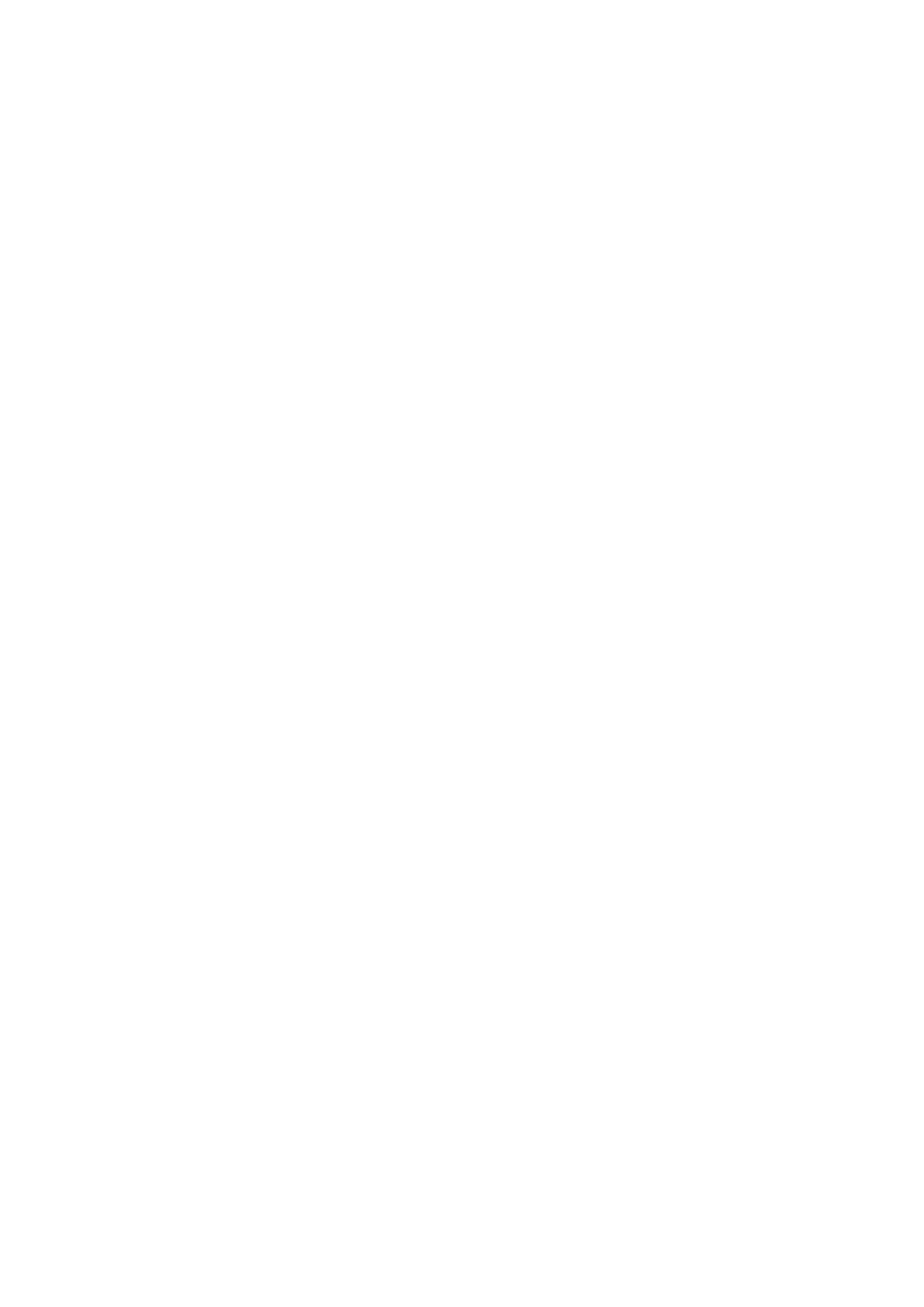

**NEA/CNRA/R(2019)2**

**Unclassified English text only 6 septembre 2021**

#### **NUCLEAR ENERGY AGENCY COMMITTEE ON NUCLEAR REGULATORY ACTIVITIES**

**Regulatory Perspectives on Safety Aspects Related to Advanced Sodium Fast Reactors**

**Part 4. Fuel Qualification for Sodium Fast Reactors**

**JT03480510**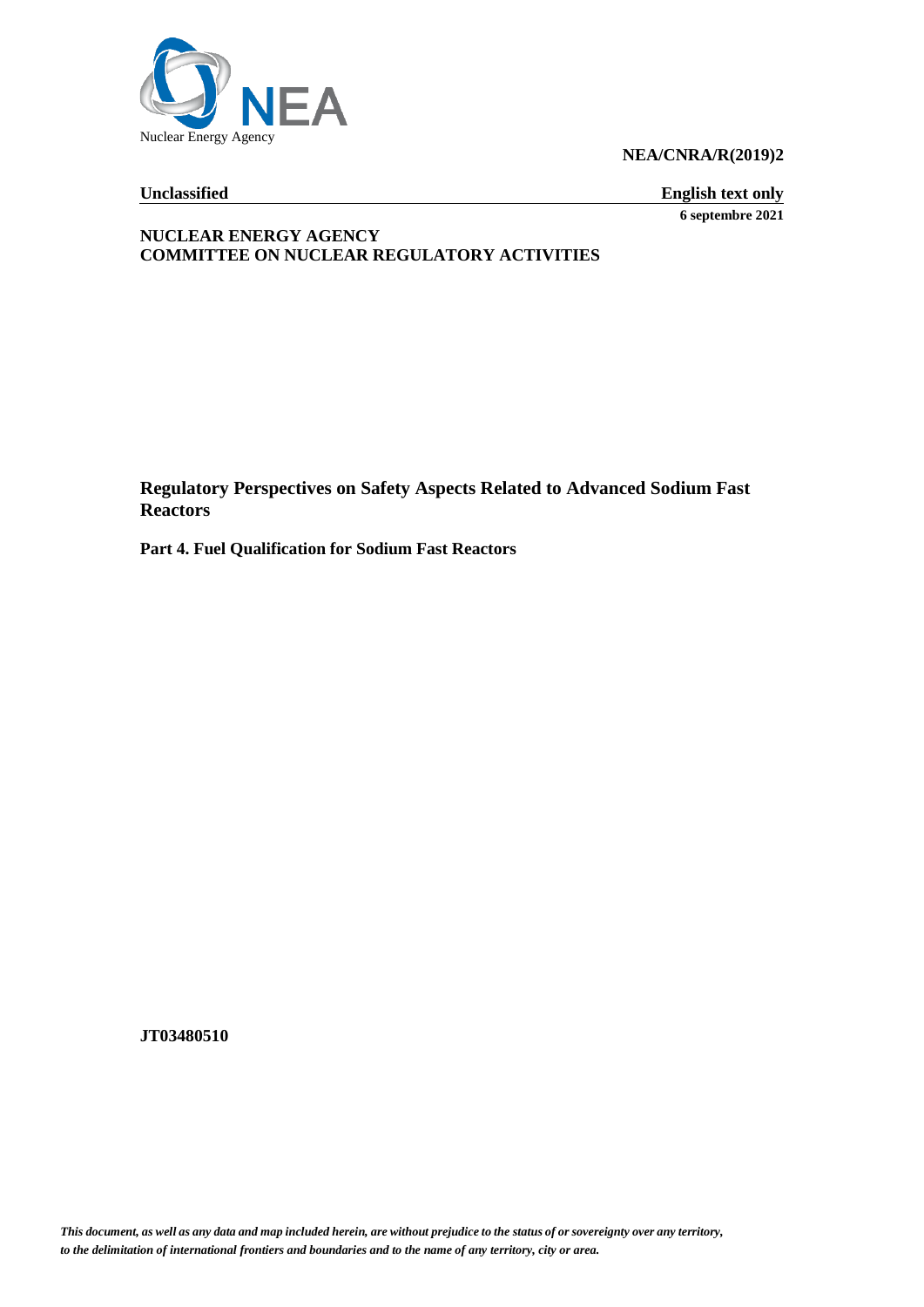#### **ORGANISATION FOR ECONOMIC CO-OPERATION AND DEVELOPMENT**

The OECD is a unique forum where the governments of 38 democracies work together to address the economic, social and environmental challenges of globalisation. The OECD is also at the forefront of efforts to understand and to help governments respond to new developments and concerns, such as corporate governance, the information economy and the challenges of an ageing population. The Organisation provides a setting where governments can compare policy experiences, seek answers to common problems, identify good practice and work to co-ordinate domestic and international policies.

The OECD member countries are: Australia, Austria, Belgium, Canada, Chile, Colombia, Costa Rica, the Czech Republic, Denmark, Estonia, Finland, France, Germany, Greece, Hungary, Iceland, Ireland, Israel, Italy, Japan, Korea, Latvia, Lithuania, Luxembourg, Mexico, the Netherlands, New Zealand, Norway, Poland, Portugal, the Slovak Republic, Slovenia, Spain, Sweden, Switzerland, Turkey, the United Kingdom and the United States. The European Commission takes part in the work of the OECD.

OECD Publishing disseminates widely the results of the Organisation's statistics gathering and research on economic, social and environmental issues, as well as the conventions, guidelines and standards agreed by its members.

#### **NUCLEAR ENERGY AGENCY**

The OECD Nuclear Energy Agency (NEA) was established on 1 February 1958. Current NEA membership consists of 34 countries: Argentina, Australia, Austria, Belgium, Bulgaria, Canada, the Czech Republic, Denmark, Finland, France, Germany, Greece, Hungary, Iceland, Ireland, Italy, Japan, Korea, Luxembourg, Mexico, the Netherlands, Norway, Poland, Portugal, Romania, Russia, the Slovak Republic, Slovenia, Spain, Sweden, Switzerland, Turkey, the United Kingdom and the United States. The European Commission also takes part in the work of the Agency.

The mission of the NEA is:

- to assist its member countries in maintaining and further developing, through international co-operation, the scientific, technological and legal bases required for a safe, environmentally sound and economical use of nuclear energy for peaceful purposes;
- to provide authoritative assessments and to forge common understandings on key issues as input to government decisions on nuclear energy policy and to broader OECD analyses in areas such as energy and the sustainable development of low-carbon economies.

Specific areas of competence of the NEA include the safety and regulation of nuclear activities, radioactive waste management and decommissioning, radiological protection, nuclear science, economic and technical analyses of the nuclear fuel cycle, nuclear law and liability, and public information. The NEA Data Bank provides nuclear data and computer program services for participating countries.

This document, as well as any data and map included herein, are without prejudice to the status of or sovereignty over any territory, to the delimitation of international frontiers and boundaries and to the name of any territory, city or area.

Corrigenda to OECD publications may be found online at: *www.oecd.org/publishing/corrigenda*.

#### **© OECD 2021**

You can copy, download or print OECD content for your own use, and you can include excerpts from OECD publications, databases and multimedia products in your own documents, presentations, blogs, websites and teaching materials, provided that suitable acknowledgement of the OECD as source and copyright owner is given. All requests for public or commercial use and translation rights should be submitted to *neapub@oecd-nea.org*. Requests for permission to photocopy portions of this material for public or commercial use shall be addressed directly to the Copyright Clearance Center (CCC) at *info@copyright.com* or the Centre français d'exploitation du droit de copie (CFC) *contact@cfcopies.com*.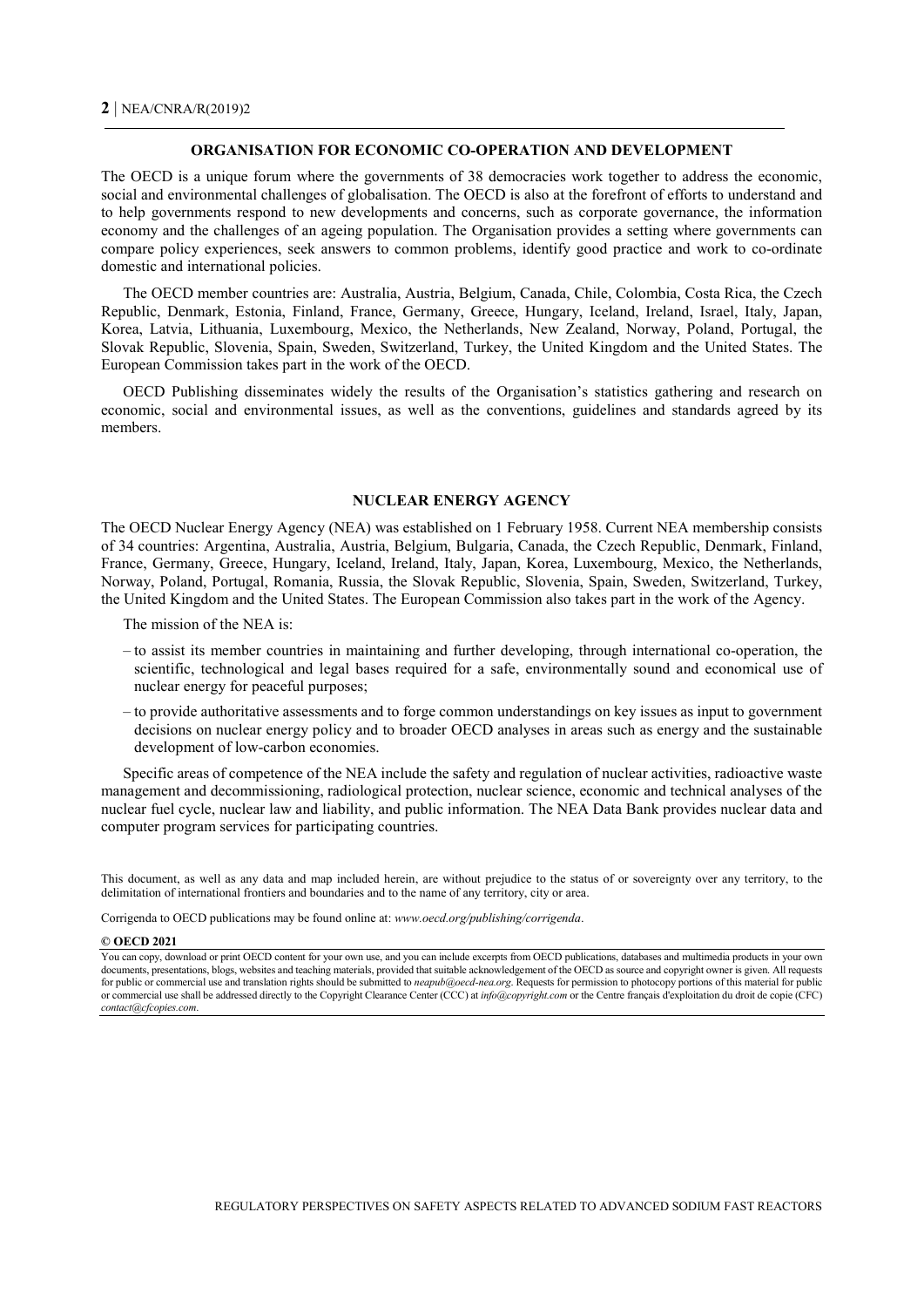#### **COMMITTEE ON NUCLEAR REGULATORY ACTIVITIES (CNRA)**

The Committee on Nuclear Regulatory Activities (CNRA) is responsible for the Nuclear Energy Agency (NEA) programmes and activities concerning the regulation, licensing and inspection of nuclear installations with regard to both technical and human aspects of nuclear safety. The Committee constitutes a forum for the effective exchange of safetyrelevant information and experience among regulatory organisations. To the extent appropriate, the Committee reviews developments which could affect regulatory requirements with the objective of providing members with an understanding of the motivation for new regulatory requirements under consideration and an opportunity to offer suggestions that might improve them and assist in the development of a common understanding among member countries. In particular it reviews regulatory aspects of current safety management strategies and safety management practices and operating experiences at nuclear facilities including, as appropriate, consideration of the interface between safety and security with a view to disseminating lessons learnt. It promotes cooperation among member countries to use the feedback from experience to develop measures to ensure high standards of safety, to further enhance efficiency and effectiveness in the regulatory process and to maintain adequate infrastructure and competence in the nuclear safety field.

The Committee promotes transparency of nuclear safety work and open public communication and oversees work to promote the development of effective and efficient regulation.

The Committee focuses on safety issues and corresponding regulatory aspects for existing and new power reactors and other nuclear installations, and the regulatory implications of new designs and new technologies of power reactors and other types of nuclear installations consistent with the interests of the members. Furthermore it examines any other matters referred to it by the Steering Committee for Nuclear Energy. The work of the Committee is collaborative with and supportive of, as appropriate, that of other international organisations for co-operation among regulators and consider, upon request, issues raised by these organisations. The Committee organises its own activities. It may sponsor specialist meetings, senior-level task groups and working groups to further its objectives.

In implementing its programme, the committee establishes co-operative mechanisms with the Committee on the Safety of Nuclear Installations (CSNI) in order to work with that committee on matters of common interest, avoiding unnecessary duplications. The committee also co-operates with the Committee on Radiological Protection and Public Health (CRPPH), the Radioactive Waste Management Committee (RWMC), and other NEA committees and activities on matters of common interest.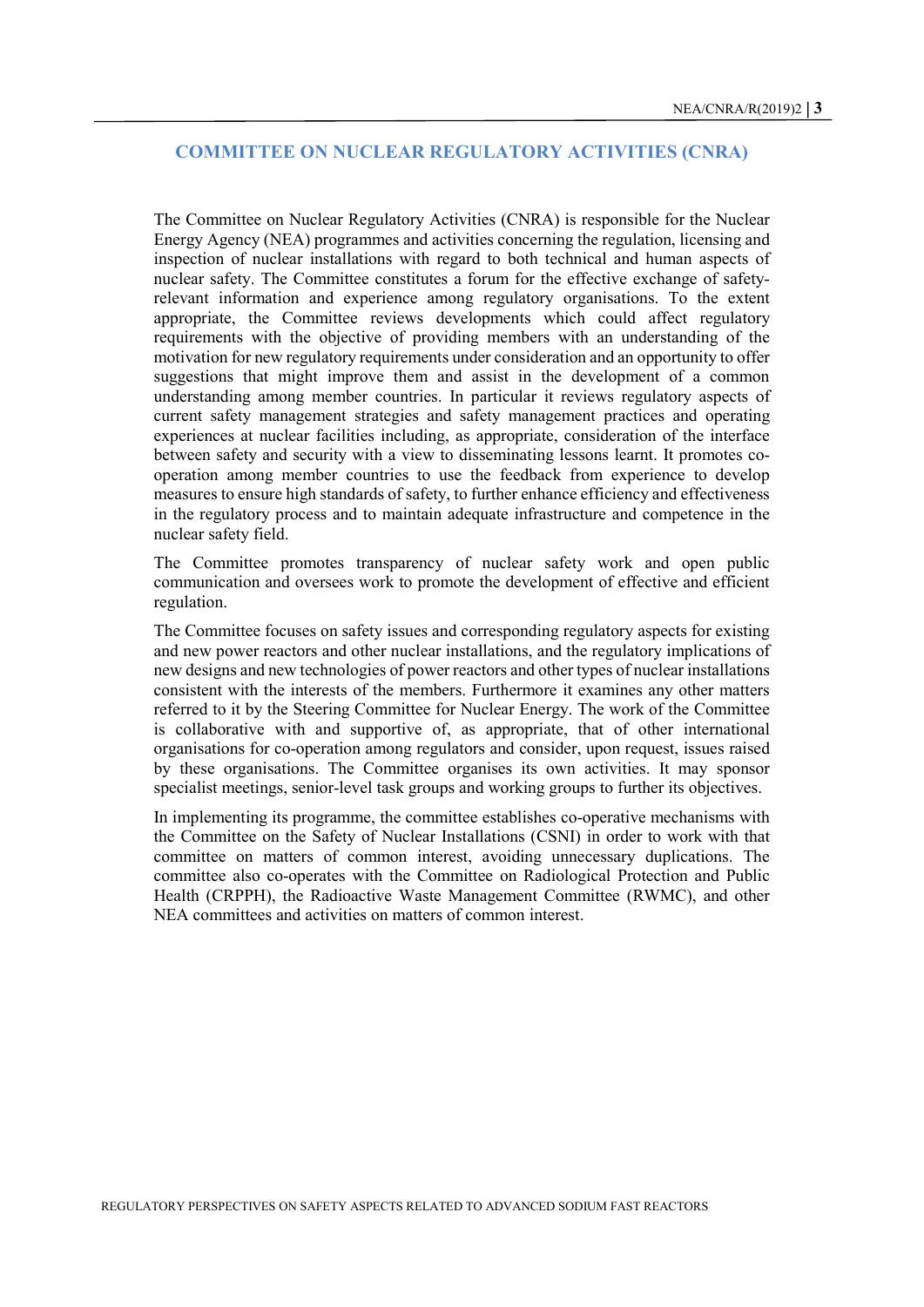### *Acknowledgements*

The Nuclear Energy Agency (NEA) would like to thank Mr Christopher N. Van Wert (US Nuclear Regulatory Commission [USNRC], Office of New Reactors), who prepared this report based on discussions and input provided by members of NEA Working Group on the Safety of Advanced Reactors (WGSAR) in response to a survey on fuel qualification. Ms Amy Cubbage (USNRC, Office of New Reactors) and Mr Olivier Baudrand (Institut de Radioprotection et de Sûreté Nucléaire) chaired the meetings and supervised the work carried out by the group. The group is grateful for the assistance and co-ordination provided by Mr Victor Neretin (NEA).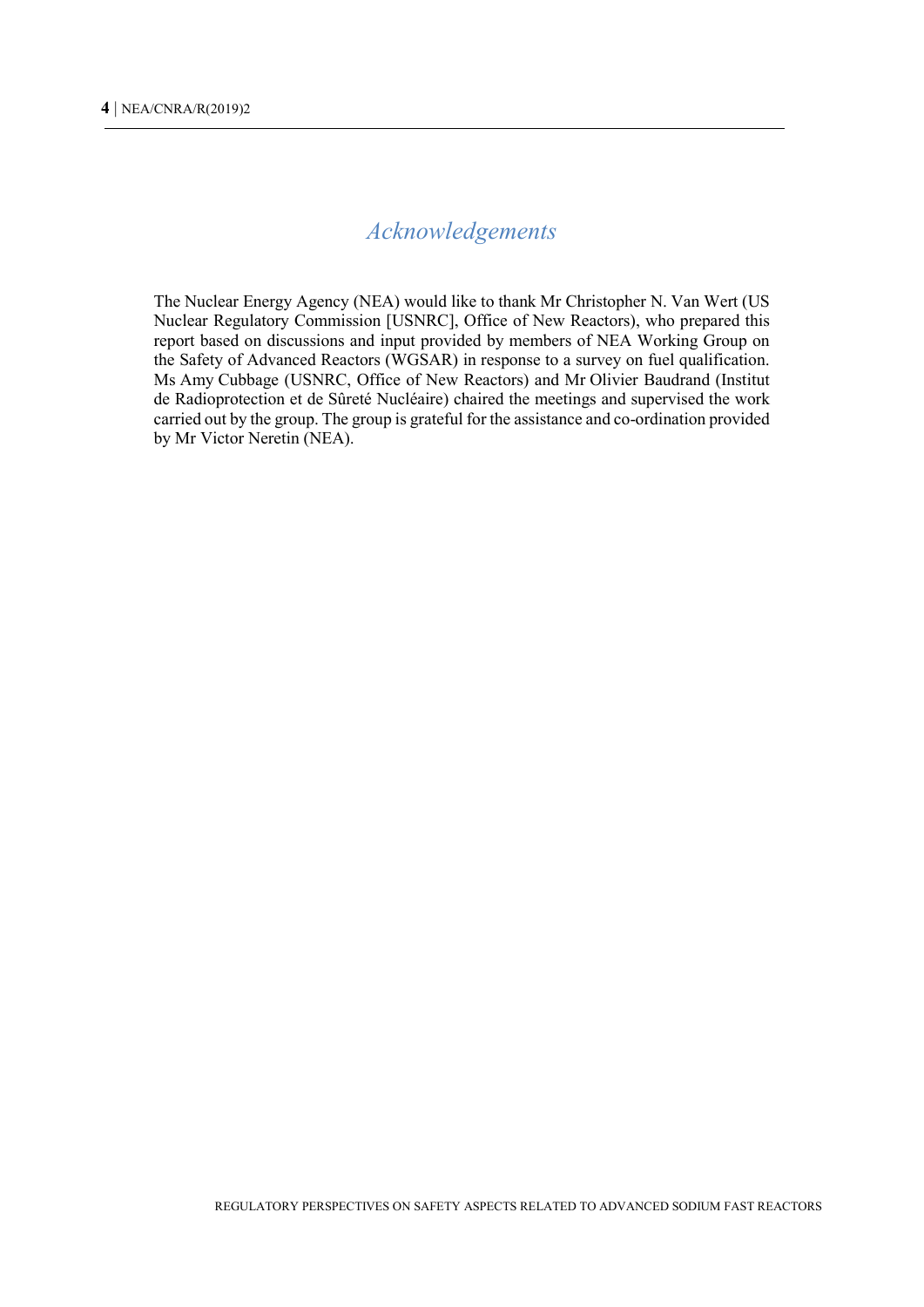## *List of abbreviations and acronyms*

<span id="page-6-0"></span>

| AGR          | Advanced gas-cooled reactor                                 |
|--------------|-------------------------------------------------------------|
| <b>AOO</b>   | Anticipated operational occurrences                         |
| <b>CANDU</b> | Canada deuterium uranium reactor                            |
| <b>CFR</b>   | Code of federal regulations (United States)                 |
| <b>CNRA</b>  | Committee on Nuclear Regulatory Activities (NEA)            |
| <b>CNSC</b>  | Canadian Nuclear Safety Commission                          |
| <b>CSNI</b>  | Committee on the Safety of Nuclear Installations (NEA)      |
| DBA          | Design-basis accidents                                      |
| <b>DEC</b>   | Design extension conditions                                 |
| EBR          | Experimental Breeder Reactor (United States)                |
| FA           | Fuel assembly                                               |
| FCCI         | Fuel-cladding chemical interactions                         |
| <b>FCMI</b>  | Fuel-cladding mechanical interactions                       |
| <b>FFTF</b>  | Fast Flux Test Facility (United States)                     |
| <b>GDC</b>   | General design criterion                                    |
| GIF          | Generation IV International Forum                           |
| <b>GSAR</b>  | Ad Hoc Group on the Safety of Advanced Reactors (NEA)       |
| <b>IAEA</b>  | International Atomic Energy Agency                          |
| <b>IRSN</b>  | Institut de Radioprotection et de Sûreté Nucléaire (France) |
| <b>KAERI</b> | Korean Atomic Energy Research Institute                     |
| <b>KTA</b>   | Nuclear Safety Standards Commission (Germany)               |
| LAR          | License amendment request                                   |
| <b>LTA</b>   | Lead test assembly                                          |
| LWR          | Light water reactor                                         |
| MOX          | Mixed oxide fuel                                            |
| <b>NEA</b>   | Nuclear Energy Agency                                       |
| NRC          | Nuclear Regulatory Commission (United States)               |
| <b>OECD</b>  | Organisation for Economic Co-operation and Development      |
| <b>PCMI</b>  | Pellet-cladding mechanical interactions                     |
| <b>PGSFR</b> | Prototype Gen-IV sodium-cooled fast reactor                 |
| <b>PWR</b>   | Pressurised water reactor                                   |
| QA           | Quality assurance                                           |
| <b>RIA</b>   | Reactivity-initiated accident                               |
| <b>SAFDL</b> | Specified acceptable fuel design limit                      |
| SAR          | Safety analysis report                                      |
| SARDL        | Specified acceptable radionuclide release design limit      |
| <b>SFR</b>   | Sodium fast reactor                                         |
| SMR          | Small modular reactor                                       |
| <b>USNRC</b> | United States Nuclear Regulatory Commission                 |
| <b>VVER</b>  | Water-water energetic reactor                               |
| <b>WGSAR</b> | Working Group on the Safety of Advanced Reactors (NEA)      |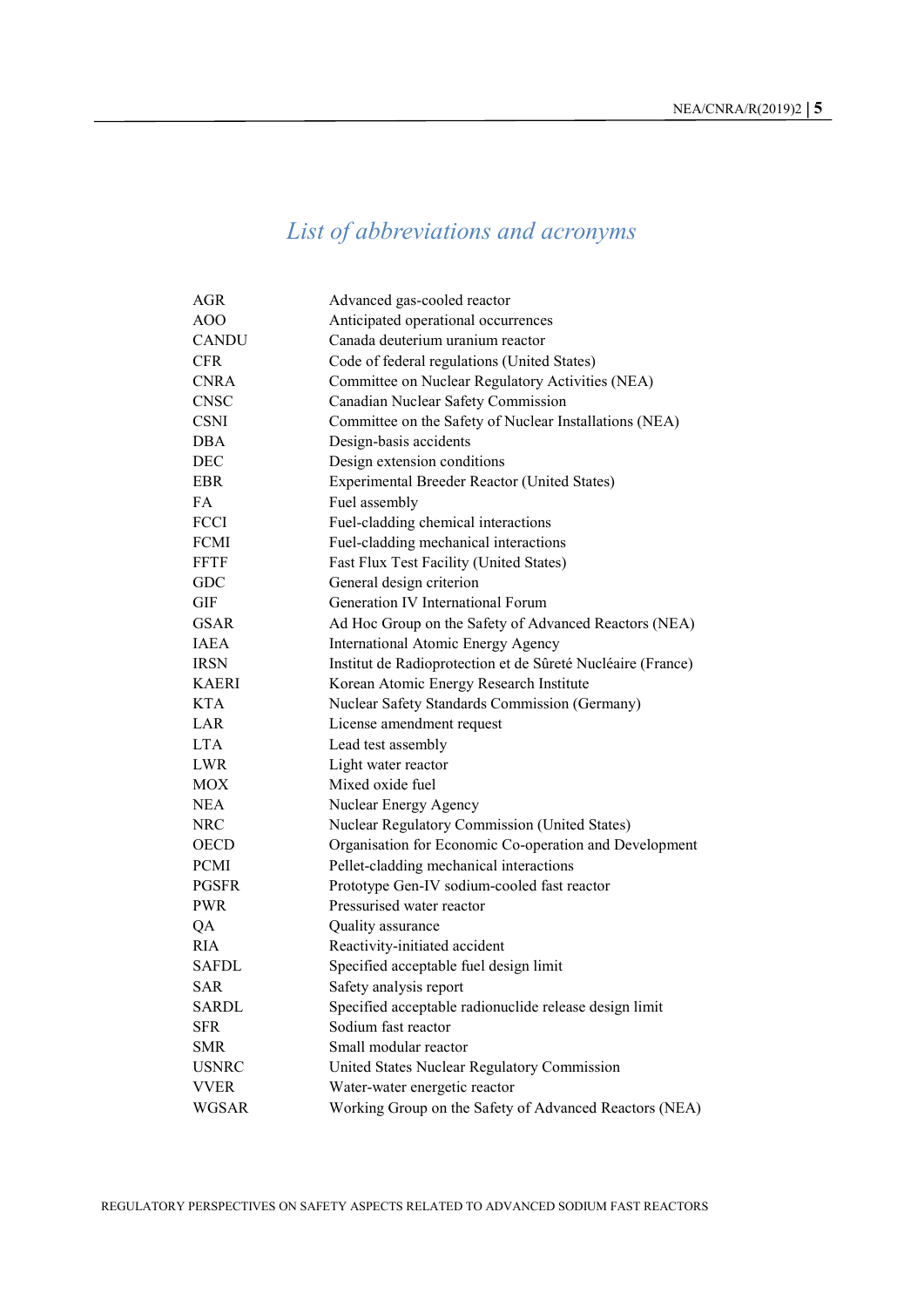### Table of contents

| 5. Country responses to survey for fuel qualification for sodium fast reactors 14 |  |
|-----------------------------------------------------------------------------------|--|
|                                                                                   |  |
|                                                                                   |  |
|                                                                                   |  |
|                                                                                   |  |
|                                                                                   |  |
|                                                                                   |  |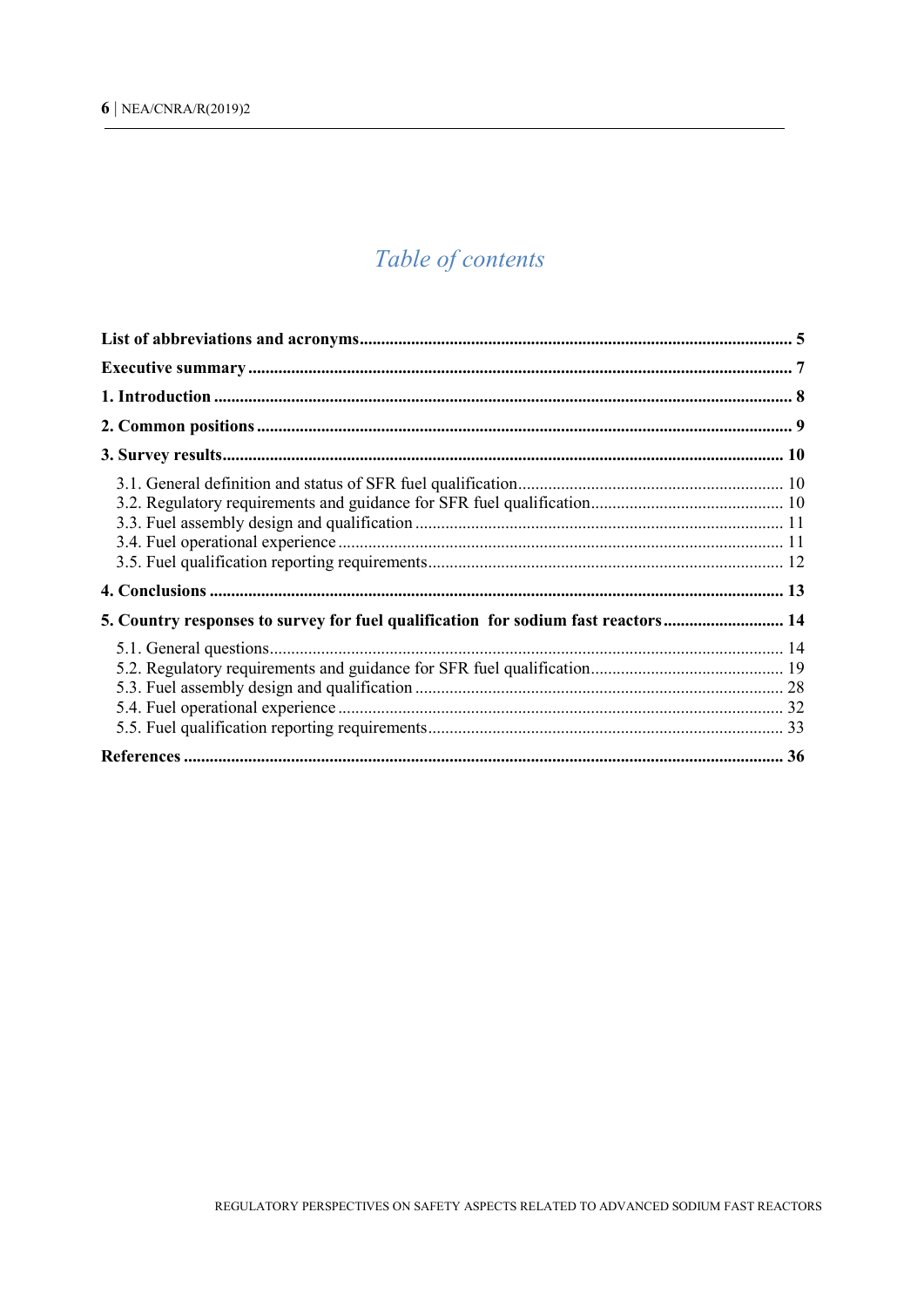#### *Executive summary*

<span id="page-8-0"></span>This technical report describes the regulatory perspectives on safety aspects related to the fuel qualification for advanced sodium fast reactors (SFRs) and identifies topics that should be investigated in the frame of SFR safety regulation, potentially involving additional research and development needs.

Fuel qualification has been identified in recent years as a subject of increasing importance in relation to regulatory and research activities in the area of advanced reactors and associated nuclear installations. Work thus far has focused on the following technical topics: general issues; regulatory requirements and guidance for sodium fast reactor (SFR) fuel qualification; fuel assembly design and qualification; fuel operational experience; and reporting requirements.

In 2017, a questionnaire was distributed to members of the Nuclear Energy Agency (NEA) Working Group on the Safety of Advanced Reactors (WGSAR) to gather information on fuel qualification, and responses were provided by seven countries (Canada, France, Germany, Italy, Korea, Russia and the United States). These responses have contributed to the development of the present report, which ultimately benefits from countries' experiences in licensing and in ongoing work on future SFR projects.

Based on a comparison of the information provided by the WGSAR participating countries in response to the survey, seven common positions have been identified in this report. These common positions are presented in Chapter 2 and represent common approaches to highlevel safety goals and objectives, as well as safety functions to be applied to Generation IV SFRs. The essence of these common positions can be summarised as follows:

- The term "fuel qualification" is defined as the process for verifying that fuel is acceptable for use.
- Failure mechanisms have been well established for specific existing SFR fuel designs. For new innovative SFR fuel designs, failure mechanisms will need to be established. Fuel bowing and distortion are examples that should be evaluated for SFR fuel.
- The demonstration of fuel integrity at normal operation, transients and anticipated operating conditions should be supported by both experiments and analyses.
- As part of a fuel qualification programme, an irradiation testing programme needs to be implemented, covering at least the burn-up limits and fuel performance at normal operation, as well as the range of anticipated operating conditions.
- As part of the fuel qualification programme, testing data should be available to assess fuel performance for limiting design-basis events.
- Safety analysis of the SFR fuel assemblies should address the safety function of maintaining core compactness and ensuring core mechanical stability.
- Fuel testing and manufacturing should be conducted under a quality assurance programme, with associated record keeping and reporting of operational events.

The report also describes areas in which there was general agreement among participants, and areas in which there were significant variations in opinion.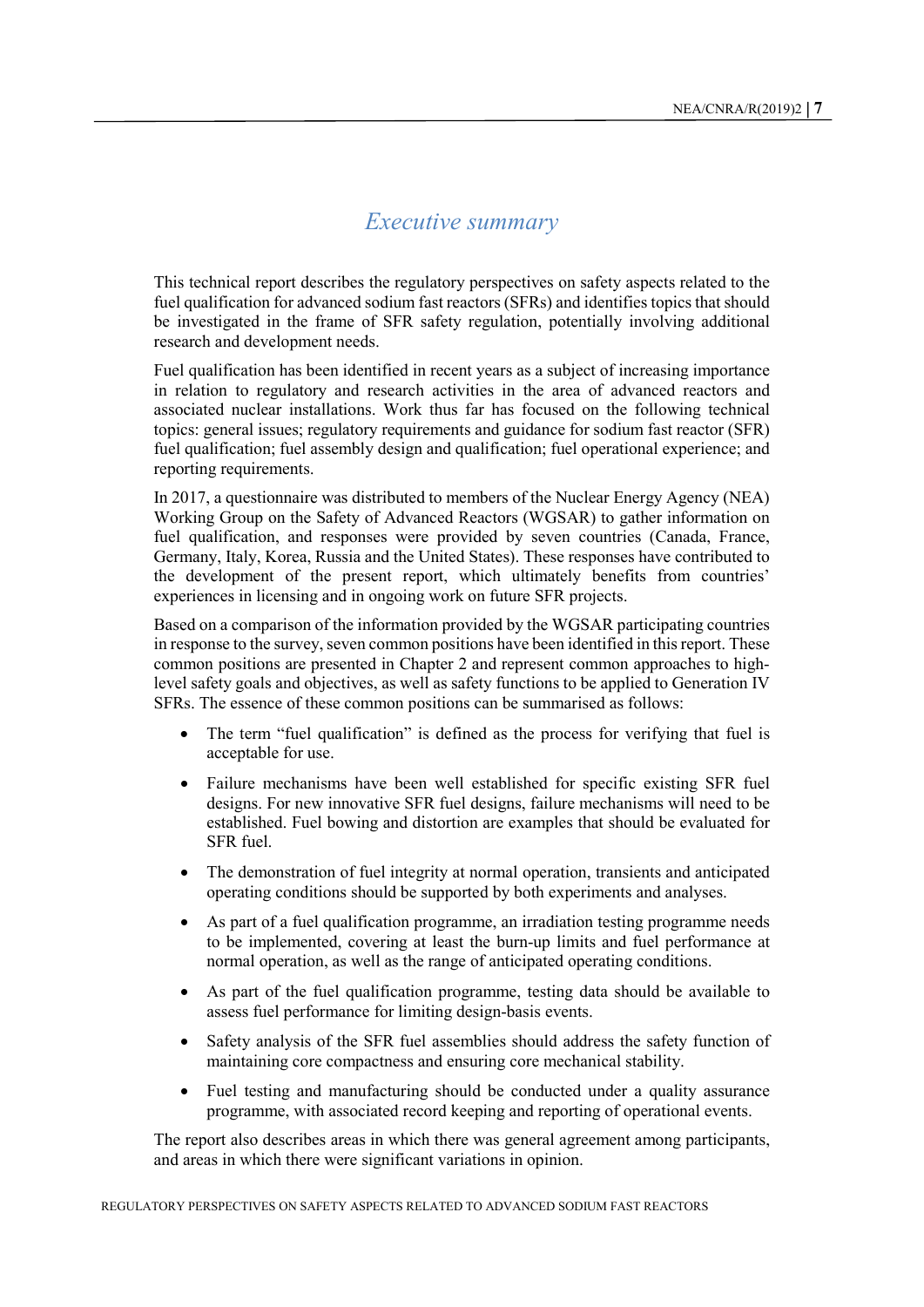#### **1. Introduction**

<span id="page-9-0"></span>Sodium fast reactors (SFRs) are under consideration as a future means of power production in several countries around the world. While the operating experience and policies for licensing light water reactors is well advanced, sodium fast reactors represent a challenge to regulators who must ensure public safety. Fuel failure mechanisms for standard light water reactor fuel assembly designs are fairly well understood, but significantly different fuel designs or reactor designs may introduce new failure mechanisms. A robust fuel qualification programme is therefore important for any fuel design, but becomes even more important for radically new fuel designs that do not have a great deal of related operational experience.

This technical report was written by the NEA Working Group on the Safety of Advanced Reactors (WGSAR) as part of the activity "Regulatory Perspectives on Safety Aspects Related to Advanced Sodium Fast Reactors". The aim of this activity is to develop technical reports increasing regulators' knowledge of selected safety aspects related to advanced sodium fast reactors (SFRs) as well as to identify additional research and development needs to support the regulators' safety review. It was agreed to develop reports based on regulatory experiences in the following technical areas: 1) severe accident prevention and mitigation measures; 2) neutronics and criticality safety; 3) analytical codes; and 4) fuel qualifications.

This technical report describes the regulatory perspectives of safety aspects related to fuel qualification for advanced sodium fast reactors meant to identify the fuel qualification requirements of participating countries, fuel design analysis requirements, their experience with SFR fuel and fuel qualification reporting requirements under quality assurance programmes.

The present report is based on answers to a questionnaire received from Canada, France, Germany, Italy, Korea, Russia and the United States.

This report documents the responses of each participant, along with the common positions established by the participating WGSAR members. The complete survey responses from member countries are in Annex A of the report.

The United Kingdom became an active member of the WGSAR at a time when the report was being finalised and therefore did not participate in the development of the common positions.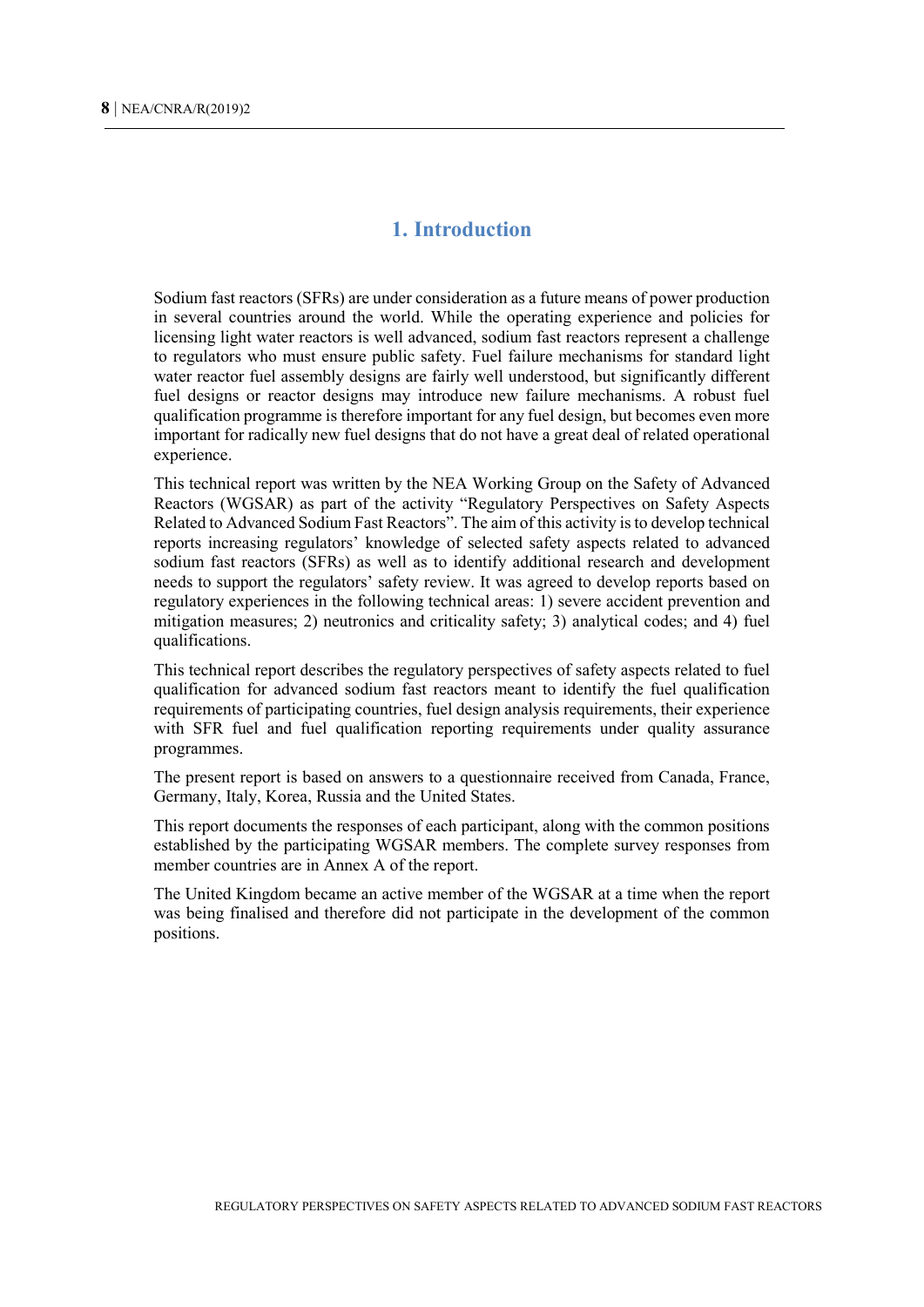#### <span id="page-10-0"></span>**2. Common positions**

This chapter presents the common positions that were established by member countries participating in the NEA Working Group on the Safety of Advanced Reactors (WGSAR) based on the questionnaire answers detailed in Chapter 3.

Seven common positions were identified:

- The term "fuel qualification" is defined as the process for verifying that fuel is acceptable for use.
- Failure mechanisms have been well established for specific existing SFR fuel designs. For new innovative SFR fuel designs, failure mechanisms will need to be established. Fuel bowing and distortion are examples that should be evaluated for SFR fuel.
- The demonstration of fuel integrity at normal operation, transients and anticipated operating conditions should be supported by both experiments and analyses.
- As part of a fuel qualification programme, an irradiation testing programme needs to be implemented, covering at least the burn-up limits and fuel performance at normal operation, as well as the range of anticipated operating conditions.
- As part of the fuel qualification programme, testing data should be available to assess fuel performance for limiting design-basis events.
- Safety analysis of the SFR fuel assemblies should address the safety function of maintaining core compactness and ensuring core mechanical stability.
- Fuel testing and manufacturing should be conducted under a quality assurance programme, with associated record keeping and reporting of operational events.

In addition to these seven common positions, WGSAR members are in agreement that guidance should be developed in the area of fuel qualification to address regulatory requirements associated with fuel neutronic behaviour and thermal-mechanical performance.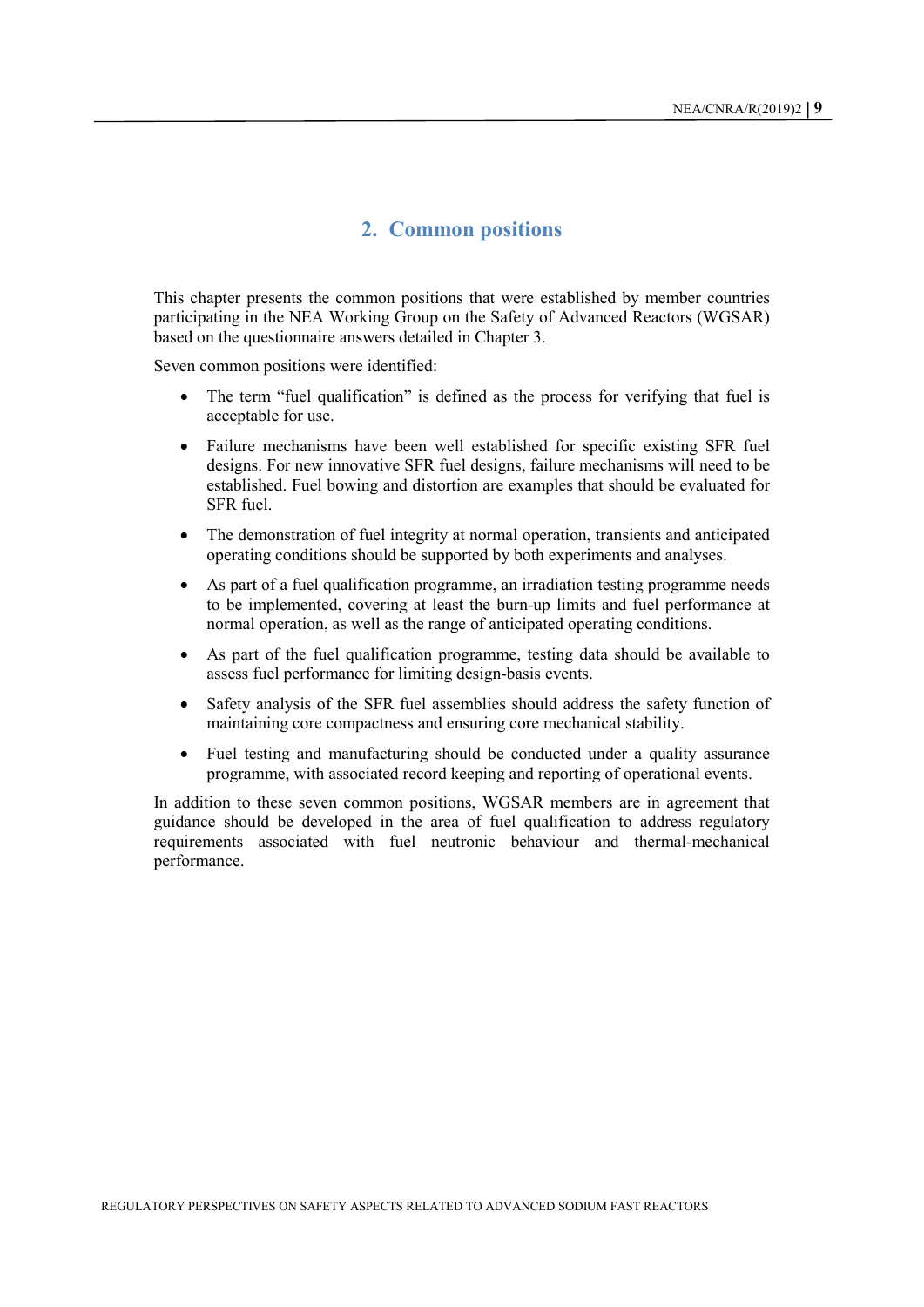#### **3. Survey results**

<span id="page-11-0"></span>The survey consisted of five thematic areas regarding the regulatory approach to fuel qualification for sodium fast reactors (SFRs), namely:

- 1. general definition and status of SFR fuel qualification;
- 2. regulatory requirements and guidance for SFR fuel qualification;
- 3. fuel assembly design and qualification;
- 4. fuel operational experience;
- 5. fuel qualification reporting requirements.

#### <span id="page-11-1"></span>**3.1. General definition and status of SFR fuel qualification**

Participating countries were first asked how fuel qualification is defined in their national regulatory frameworks. The countries provided a similar interpretation of fuel qualification, namely that it is a process for verifying that fuel is acceptable for use. For some countries, the requirement for fuel qualification came through fuel design limit regulations, and for others it is necessitated by their quality assurance programme requirements.

The majority of respondents stated that there are no current licensing processes in their country specific to SFR fuel. However, Russia responded that they do have an active SFR licensing process and the United States indicated that they are in a "pre-submittal" phase with an applicant and will be addressing SFR fuel licensing issues as part of the process. It can be expected that more specific SFR licensing processes will be developed as interest in SFR designs becomes more prevalent, but until then, it can be expected that the intent of current rules and regulations would be used.

The third general question focused on licensed SFR fuel and requested the participants to describe the fuel and its expected operating environment. Canada, Germany, Italy and the United States responded that there are no currently licensed SFR fuel designs in operation. Although France has no SFR fuel in operation, it provided a description of the relevant fuel dimensions for the fuel used in Phénix and Superphénix as well as some of the operating parameters. Similarly, Germany provided information for the fuel made for SNR-300; Korea provided information from PGSFR; and Russia provided information from fuel designed for the BN-1200 reactor. It is worth noting that there are significant differences in fuel assembly design and operation conditions, which could result in different concerns in terms of fuel qualification.

#### <span id="page-11-2"></span>**3.2. Regulatory requirements and guidance for SFR fuel qualification**

The participating countries were asked if they had specific requirements and guidance for qualification of SFR fuel and, if applicable, whether they were significantly different from those for conventional light water reactor fuel. As can be expected, the countries with more experience in SFR reactor designs have more regulatory requirements and guidance available for SFR fuel. From the responses, none of the participating countries have fuel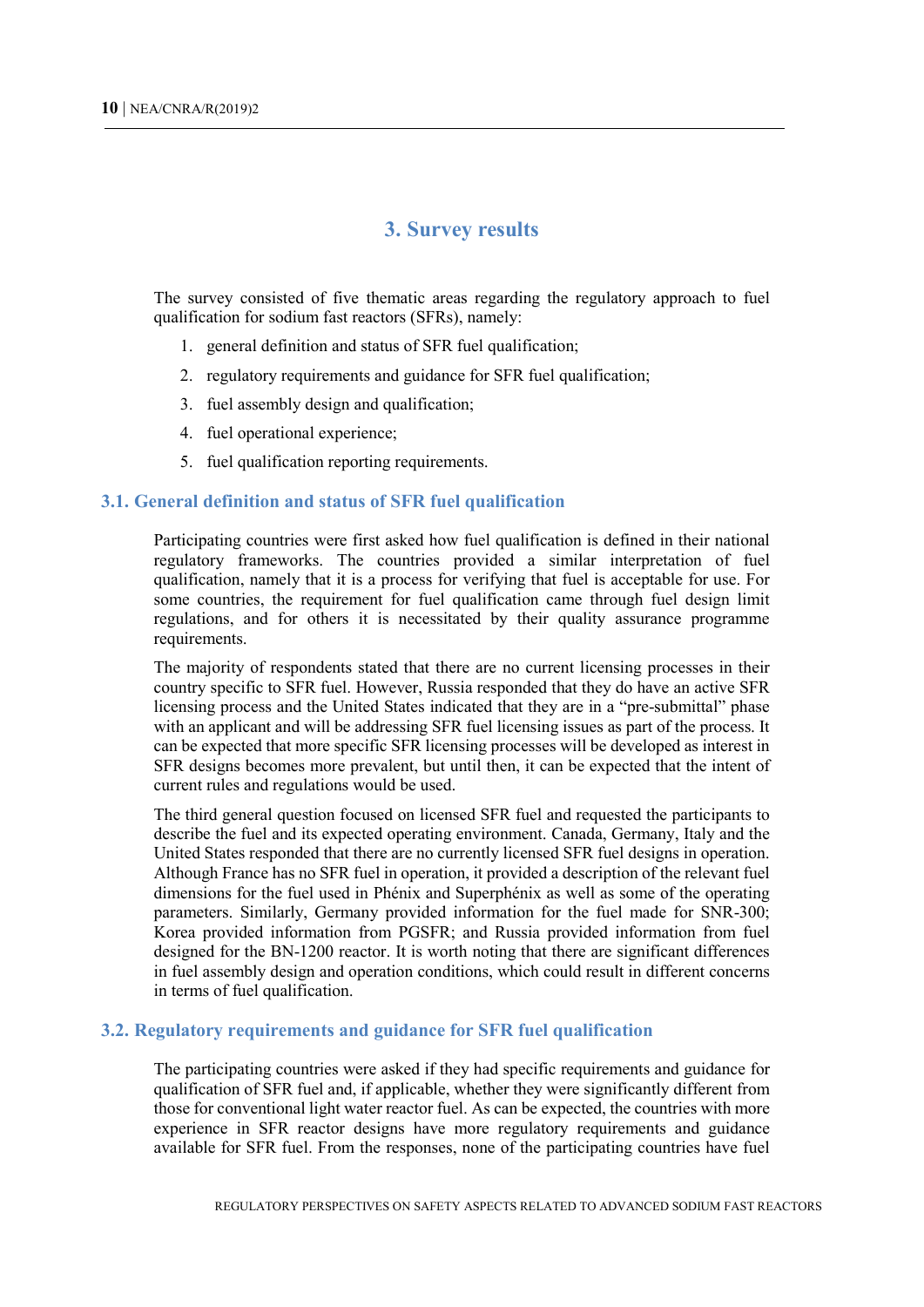qualification requirements or guidance that are specific solely to SFR fuel types. However, most have regulatory requirements and guidance that would be applicable to SFR fuel qualification in addition to other fuel designs. For example, Russia has a regulatory document covering U-Pu (MOX) fuel, which would be applicable to both SFR and VVER reactor types. France explained that there is an ongoing effort to develop guidance, and it provided some of the elements from draft guidance that can apply to a new SFR fuel.

Similarly, the responses do not identify any SFR-specific requirements regarding fuel damage, but they do identify general fuel damage requirements that would be applicable to various fuel types. The guidance provided through the various responses generally addresses issues such as fuel damage, fuel rod failure and core coolability. The specific failure mechanisms discussed in the guidance may or may not be applicable to a specific SFR design, but the guidance can still be useful in evaluating a new SFR fuel design. For example, in Canada, fuel rod failure criteria must be provided for all known fuel rod failure mechanisms. This and other examples should be generically applicable to any fuel designs that use cladding.

There is also variation in requirements for fuel element qualification in either irradiation facilities or test reactors before use in an SFR. For the countries that specifically require fuel qualification of SFR fuel, all of them would allow fuel qualification in either a test facility or test reactor. However, some of them (e.g. Canada, France, Germany, Korea, and Russia) have specific requirements regarding what type of fuel qualification would be necessary. The United States does not have specific requirements as to the type of testing, but does allow irradiation in test facilities or operating reactors as would be necessary per the particular design.

#### <span id="page-12-0"></span>**3.3. Fuel assembly design and qualification**

The participating countries were requested to identify what analyses and testing requirements they had for fuel assemblies. From the responses, it appears that the testing and analyses are typically implicit rather than explicitly required. There is general agreement that vendors carry the responsibility of demonstrating that their fuel is suitable for the expected normal and off-normal operating conditions. Some of the responses go into greater detail and state that ageing, operating conditions, uncertainties, etc., would need to be addressed. While this is not explicitly stated in each response, it is assumed that all of the participating countries are in general agreement on the type of analyses and testing needed, based on all of the responses as a whole. The variation in response appears to be tied to whether these are explicit requirements or implicit.

Based on the responses from the participating countries, bowing was the most commonly mentioned failure mechanism. It is also clear from the responses to questionnaire as a whole that it is up to the applicant to identify the failure mechanisms.

#### <span id="page-12-1"></span>**3.4. Fuel operational experience**

The participating countries were asked for a description of any fuel damage that occurred, if they had experience of operating SFRs.

Canada, Germany, Italy, Korea and Russia responded that they did not have experience with failed SFR fuel. France responded that Phénix experienced 42 pin failures during the life of the reactor and that 27 were caused by prevention of coolant ingress into the pin. The only other respondent with examples of SFR fuel failures was the United States who responded that the Experimental Breeder Reactor I (EBR-I) reactor did experience a partial meltdown driven by an unexpected thermal expansion.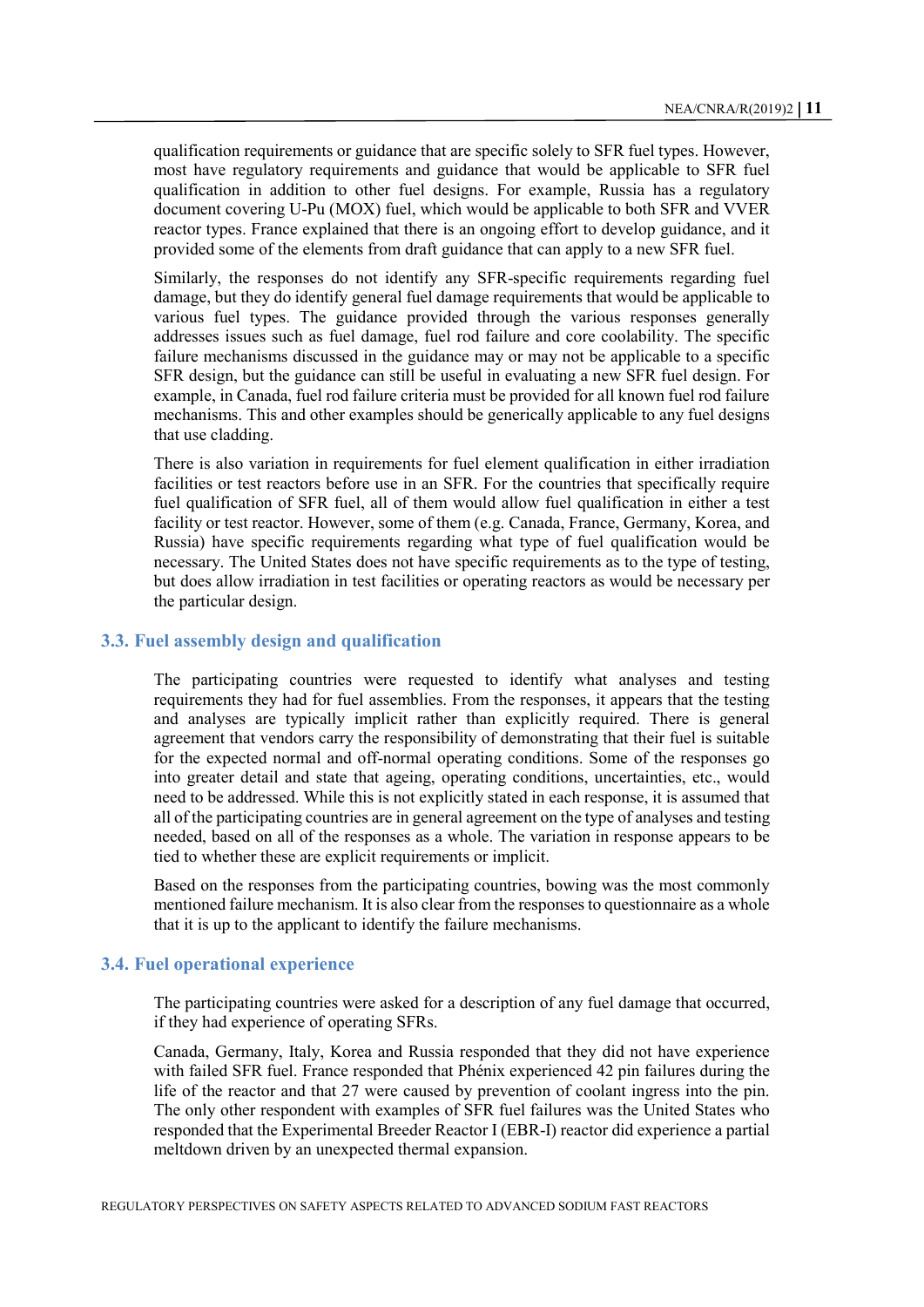The respondents were also asked if their existing regulations were determined to be adequate after any SFR fuel damage. France responded that the operational experience led to improvements of operational procedures. In the United States, the lessons learnt from EBR-I led to design improvements being incorporated into the EBR-II programme.

#### <span id="page-13-0"></span>**3.5. Fuel qualification reporting requirements**

The participating countries were first requested to identify what analysis reports on fuel safety and fuel qualification are required in their respective country. The responses varied according to each country's specific requirements, but generally the responses demonstrate that each country has a method by which a fuel vendor may develop and license new fuel designs.

The respondents were also asked about any quality assurance (QA) reporting requirements for fuel manufacturing. In general, there is a common position that fuel manufacturing requires a quality assurance programme; however, there is variation among the respondents regarding reporting requirements. Both Germany and Korea require QA reporting, but the other respondents did not identify specific QA reporting requirements. The USNRC stated that the QA programme associated with fuel manufacturing facilities typically includes reporting requirements for quality issues, but that there is no requirement to periodically report otherwise. Records may however be inspected at any time.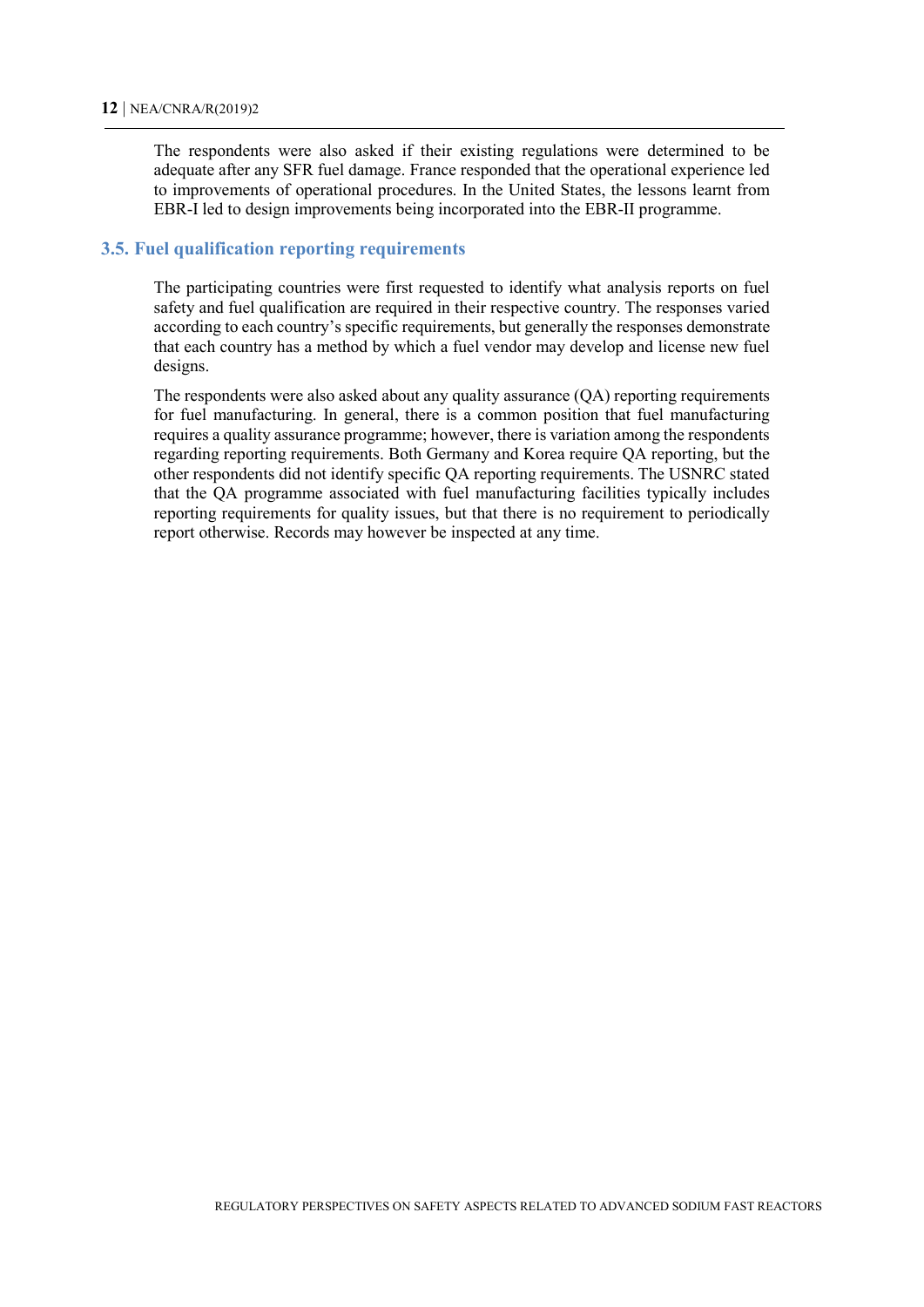#### **4. Conclusions**

<span id="page-14-0"></span>The analyses undertaken by the NEA Working Group on the Safety of Advanced Reactors (WGSAR) were based on a comparison of the information provided in response to the first stage of the survey and have led to the following observations in addition to the identified common positions:

- 1. There does not appear to be a robust regulatory framework specific to SFR fuel in any of the countries that responded. However, the countries with more operational sodium fast reactor (SFR) experience (e.g. France and Russia) appear to have developed, or be developing, more SFR-specific regulations and guidance than the other respondents.
- 2. For all countries, current regulations could be used to ensure that SFR fuel is designed to a standard necessary to ensure public safety; however, without greater detail in the regulations, the burden is placed on the fuel vendor to identify and address the likely failure mechanisms.
- 3. There is also variation in the testing requirements necessary to introduce new fuel. Some countries have specific requirements, but most of them have generic highlevel requirements that would presumably necessitate testing in order to be met. In the end, it appears that testing of new fuel would be needed for each country, but regulations vary.
- 4. All of the participating countries require analyses to demonstrate fuel integrity. From the responses, it appears that some regulators are more prescriptive in identifying the failure mechanisms that require analysis while others state that it is up to the applicant to identify the failure mechanisms, and the regulator must review these conclusions.
- 5. The responses indicated that there is limited operational experience with SFR fuel damage. The failure mechanisms mentioned in the responses vary and no clear conclusions can be drawn based on the limited data.
- 6. Quality assurance reporting requirements also vary among the respondents; however, there generally is a requirement for maintaining records that can be reviewed or inspected. Some countries additionally require periodic reporting.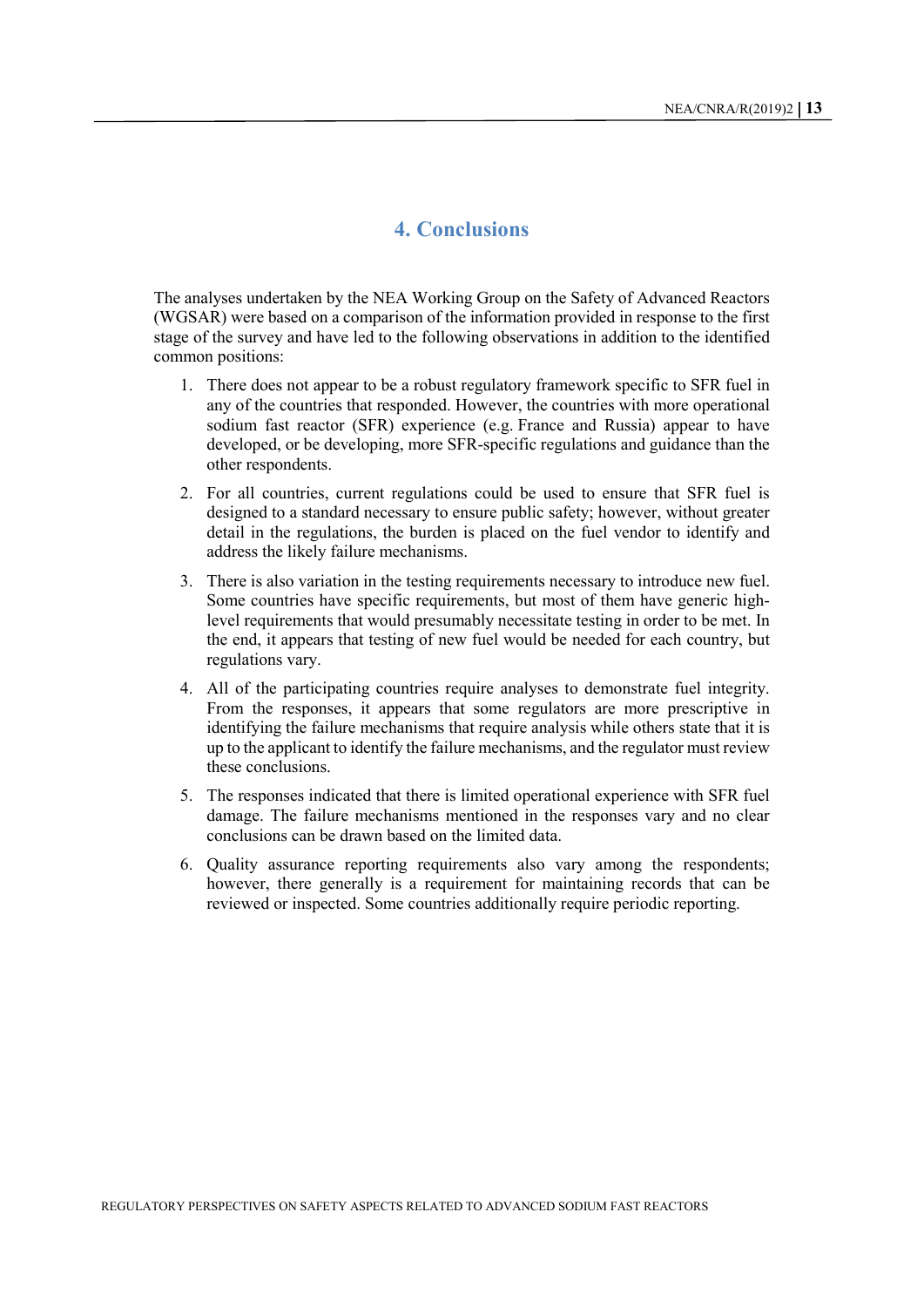#### <span id="page-15-0"></span>**5. Country responses to survey for fuel qualification for sodium fast reactors**

#### <span id="page-15-1"></span>**5.1. General questions**

*5.1.1. The term "fuel qualification" can have several meanings depending on the role of the regulator, fuel designer, fabricator or the utility. Please clarify your interpretation of "fuel qualification" and your role(s) for this questionnaire.*

#### *Canada*

In this survey the Canadian regulatory point of view is expressed. In Canada, fuel qualification is part of the reactor design regulatory requirements. As such, fuel qualification is the process of verifying that fuel is fit for service.

The CNSC REGDOC 2.5.2, *Design of Reactor Facilities: Nuclear Power Plants* (CNSC, 2014a) states the programmatic requirements with respect to fuel qualification:

"Fuel design and design limits shall reflect a verified and auditable knowledge base. *The fuel shall be qualified for operation, either through experience with the same type of fuel in other reactors, or through a programme of experimental testing and analysis, to ensure that fuel assembly requirements are met*."

#### *France*

The fuel qualification process enables to guaranty the required performances of all the components of a fuel assembly (pellets, clad, assembly structures, neutron shielding, etc.) during normal operation and abnormal transients. Qualification covers in core operation, handling phases and storage. The utility and the fuel manufacturer are responsible for the fuel qualification. For a new reactor, the IRSN assesses the process and the results of the fuel qualification in the frame of the preliminary safety report. For a new generation of fuel to be loaded in an existing plant, qualification is assessed along the different steps of the fuel standardisation: irradiation of experimental assemblies, introduction of some new assemblies in the core, modification of the core loading management.

Qualification of French SFR fuel was a long process following development phases and optimisation that spreads from the beginning of Rapsodie (1967) to the shutdown of Phénix (2009). It is important to note that, since the French SFR programme was suspended after a short time of operation of Superphénix, we do not consider that the fuel has reached a level of qualification corresponding to a commercial product.

In France, there is no regulation dealing with SFR fuel. By now, the designer of ASTRID project is building a fuel qualification programme that would be assessed at the stage of the preliminary safety report scheduled after 2019. So only safety requirements (see answer to question 2.4) have been proposed for ASTRID fuel and safety criteria are not yet defined. In this frame, answers to the present questionnaire are mainly based on the IRSN's experience with the safety assessment of the fuel assemblies that have been irradiated in Phénix and Superphénix reactors: this is the case in particular for questions 1.3, 2.2, 2.3, 3.1, 3.2, and 4.1.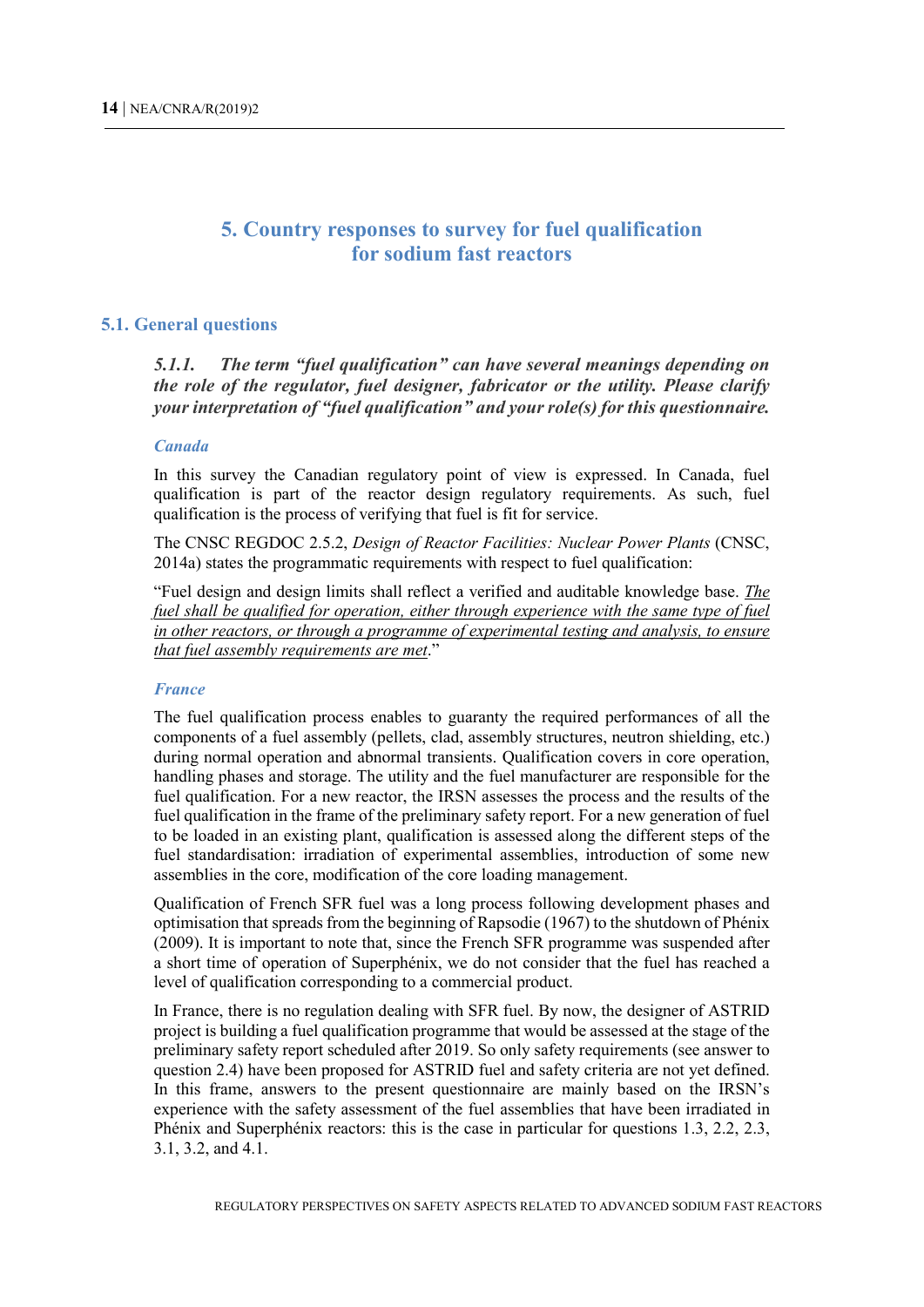Moreover, the Safety Authorities and the IRSN are preparing guidance dealing with PWR fuel and associated numerical tools qualification. Many of the principles and recommendations set up in these draft documents might be applicable to SFR fuel (see questionnaire on analytical codes).

#### *Germany*

In general fuel qualification is understood as process demonstrating that regulatory requirements (e.g. Safety Requirements for Nuclear Power Plants, KTA Standard 3101.3 [KTA, 2015]) are met such as requirements related to the exclusion of systematic fuel failures or quality assurance requirements.

#### *Italy*

The process of qualification of a fuel is to be interpreted as the sum of all the experimental campaigns aimed at verifying: a) the general safety requirements represented by the fuel itself, its first envelope (the cladding), and its structurals (spacer grids, plena, springs, debris filters, etc.), and b) the performance indicators as specified by the vendor, like achievable burn-up, etc.

The experimental campaigns must be conducted, after approval by the regulatory body, for several years in an operating power plant or, where a specific power plant does not already exist, in a dedicated test facility that is capable of reproducing the real physical environment in which the new fuel is supposed to work, in terms of neutron flux, neutron fluence, neutron spectrum, thermo-hydraulic conditions, coolant types, etc. Post-irradiation examinations are then to be conducted to assess all the characteristics of fuel, cladding, and structurals, including fission products distribution inside the first envelope, thermomechanical properties after irradiation, etc.

#### *Korea*

It is understood that the fuel should be designed and manufactured under a quality assurance (QA) programme, with 18 criteria. This is also required in the Atomic Law. The designer, manufacturer, utility should get evaluated annually, or bi-annually for their QA programme.

#### *Russia*

Fuel qualification by the regulator is carried out in the process of licensing the power unit based on the safety analysis report (SAR).

Fuel qualification by the designer is performed on the basis of the requirements of federal norms and regulations in the field of nuclear energy use and also technical tasks for the development of fuel rods and fuel assemblies (FAs) designed in accordance with the technical assignments, including the conditions of normal operation, design-basis accidents, handling of spent nuclear fuel, its storage, transportation and reprocessing.

Qualification of fuel by the fabricator is carried out on the basis of the design and technological documentation submitted by the designer, certificates of conformity confirming the quality of materials, semi-finished products and components.

Fuel qualification by the utility is carried out on the basis of the accompanying documentation, including the passport on FA, specifications, dimensional drawings and the operation manual.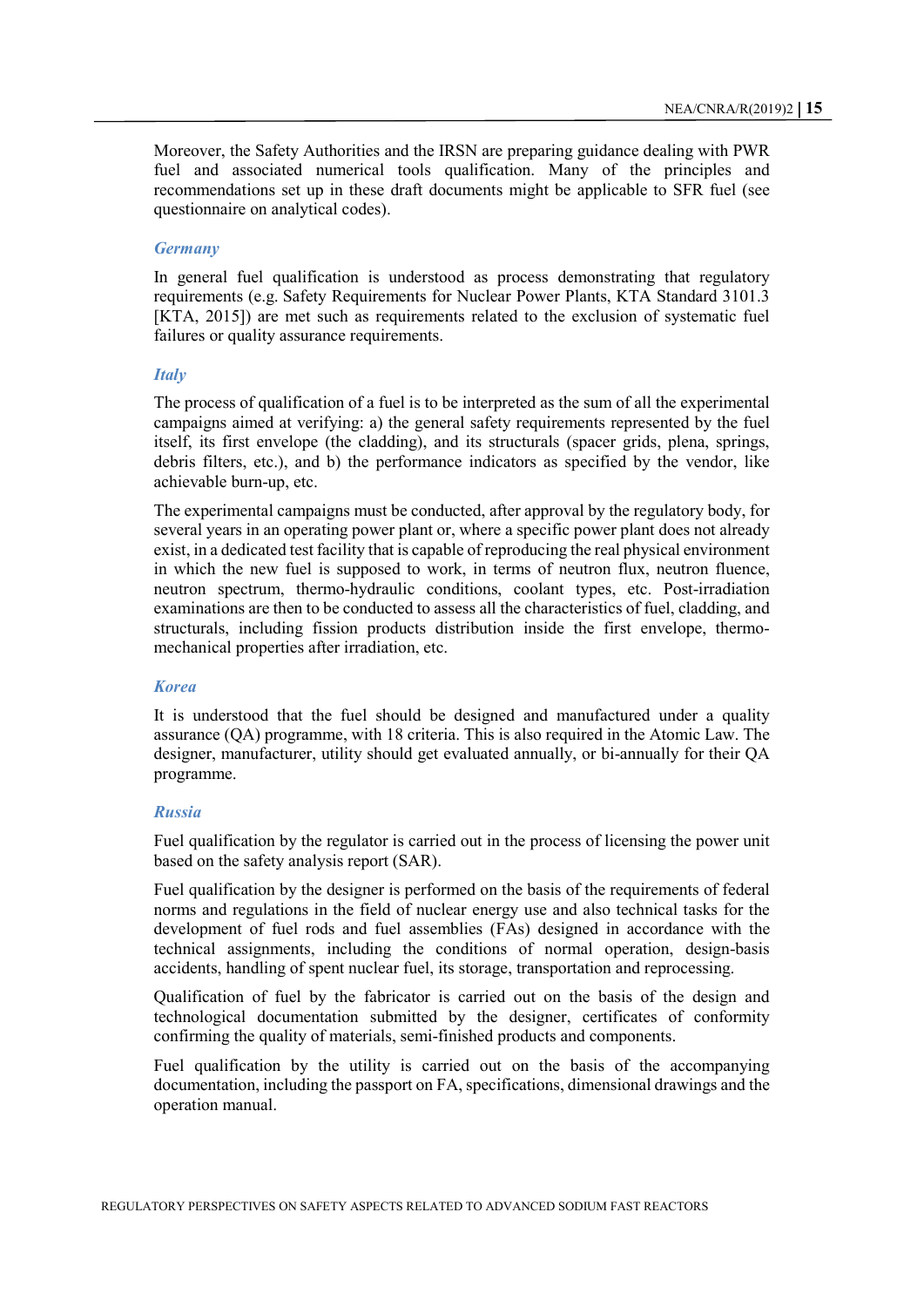#### *United States*

The US Nuclear Regulatory Commission (NRC) does not have a specific published definition for "fuel qualification", but it is generally interpreted to refer to the process of testing large quantities of fuel rods (or other geometry) to statistically demonstrate performance and to validate fuel performance models. In this sense, fuel qualification is used by the NRC to review the safety significance of a particular fuel design given expected operational parameters and to ensure that general design criteria related to fuel design (e.g. ten CFR Part 50 Appendix A [USNRC, 2017a], General Design Criterion [GDC] ten regarding specified acceptable fuel design limits [SAFDLs]) will be met.

*5.1.2. Is there an ongoing licensing process in your country for SFR fuel, and do you have licensing and fuel qualification requirements specific to SFR fuel? If there is a process for the qualification of an innovative fuel product in its developmental stage, please describe.* 

#### *Canada*

There is no ongoing licensing process in Canada for SFR fuel. In Canada, there are no licensing and fuel qualification requirements specific to SFR fuel. All fuel qualification requirements are generic and qualitative. REGDOC 2.5.2 (CNSC, 2014a), Section 8.1.1, *Fuel Elements, assemblies and design*, provides generic fuel design and qualification requirements. The spirit of these requirements is to design fuel rods so that they do not fail for all plant operational states; fuel rod failure could happen during DBA and DEC events and must be accounted for in safety analysis. Fuel qualification requires establishing programmes of testing and inspection of new fuel, as well as online fuel monitoring and post-irradiation surveillance of irradiated fuels.

#### *France*

At the present stage of ASTRID development the licensing process has not yet started. It is to be noted that the fuel qualification for the purpose of commercial SFRs will be completed in ASTRID.

#### *Germany*

No, there is currently no licensing process in Germany for SFR fuel.

#### *Italy*

No.

#### *Korea*

There is no ongoing licensing process at the moment. But KAERI is going to submit topical reports for fuel and safety analysis at the end of this year. Discussion is under way for scope, schedule, and perhaps also the fee.

#### *Russia*

Improvement of fuel for SFRs and, accordingly, its licensing has been ongoing since the start-up of the first BN-350 prototype reactor in 1973.

There is the regulatory document NP-080-07 "Basic requirements for fuel rods and fuel assemblies with uranium-plutonium (MOX) fuel for nuclear power plants" (Rostechnadzor, 2007a), which sets out basic safety requirements for design and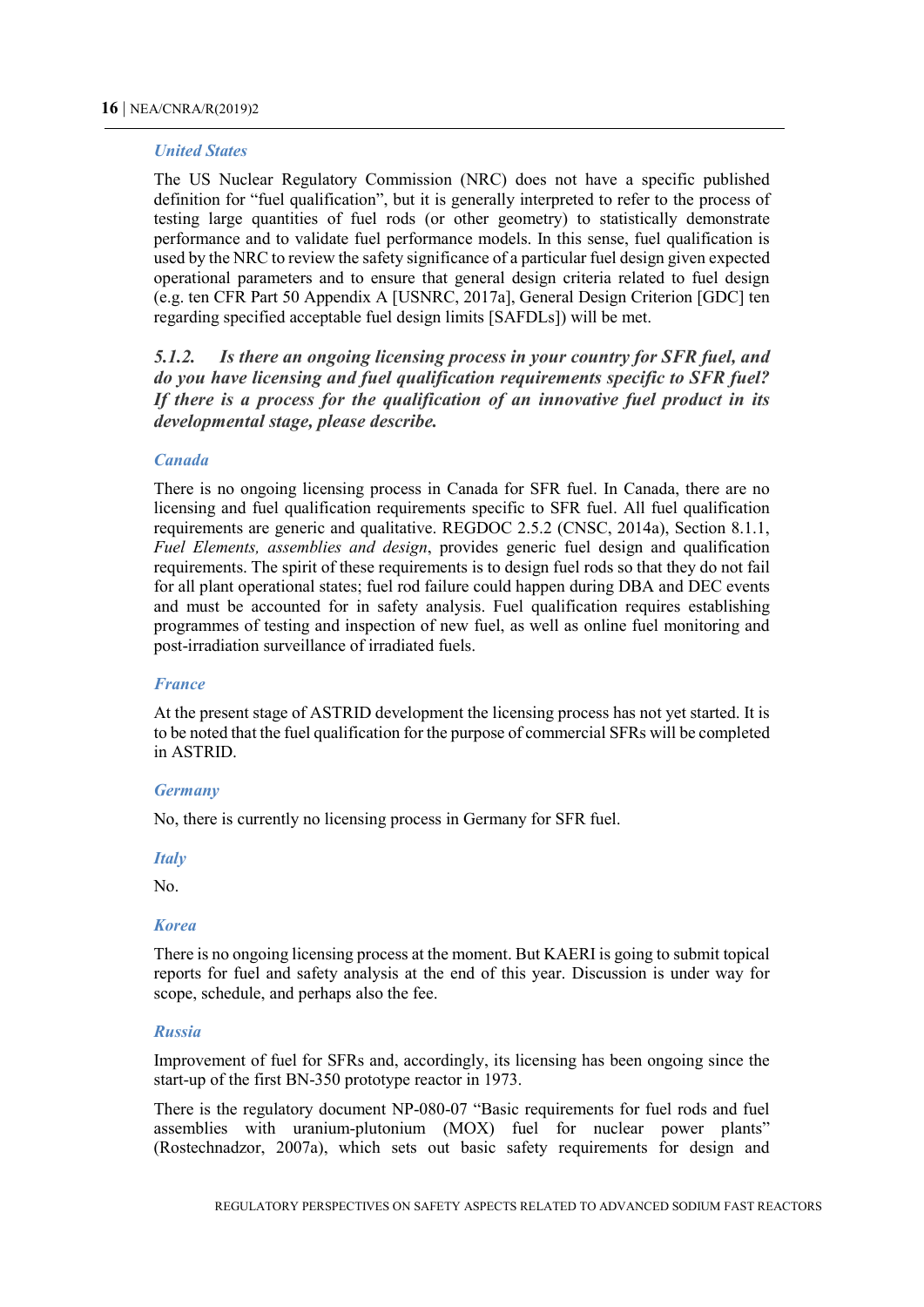manufacture of fuel rods and FAs with oxide pellet uranium-plutonium fuel for nuclear power plants with SFR type reactors.

At present, work is underway to justify innovative nitride uranium-plutonium fuel for the BN-1200 sodium fast reactor project. Experimental fuel assemblies with nitride fuel are now irradiated in the BN-600 reactor. The regulator has issued licences to irradiate these fuel assemblies and is controlling the testing.

#### *United States*

Currently there are no SFR fuel designs submitted for NRC review; however, one applicant (Oklo Inc.) has begun pre-submittal interactions and has indicated an interest in submitting a design for NRC review and approval. While the NRC does not have specific fuel qualification programme requirements, the NRC staff will review the applicant's qualification programme to ensure that it covers the full range of expected operating parameters and that the SAFDLs or specified acceptable radionuclide release design limits SARDLs) will have sufficient basis to support the staff making a regulatory finding.

*5.1.3. If used or licensed within your country, please describe the SFR fuel and its expected operating environment; rod or plate dimensions, fuel and cladding composition, enrichment level, expected power level, operating temperature, limiting burn-up, etc. (Please be careful not to disclose Proprietary information.)*

#### *Canada*

There is no SFR fuel design activity in Canada at this time.

#### *France*

Fissile fuel used in French SFRs Phénix and Superphénix was made of a mixture of plutonium and uranium oxide obtained by the co-milling process (MOX fuel).

Different fuel compositions have been tested, mainly in the Phénix reactor. The compositions of the standardised fuels are given in the table below.

At the beginning of the French SFR programme, reference material for the cladding was a hardened 316 type stainless steel. This alloy has been further optimised to obtain finally the 15-15 Ti cladding (stainless steel containing around 15% of chromium and 15% of nickel with titanium addition), which is now foreseen for the ASTRID project.

|                                  | <b>Pellet</b><br>diam.<br>(mm) | Clad ext.<br>diam/thick<br>(mm) | Pu content <sup>1</sup><br>%mass) | Max. Clad<br>$temp.(°c)$ -<br>nominal <sup>2</sup> | Max. burn-up<br>(GWj/t) | <b>Linear power</b><br>W/cm (max) |
|----------------------------------|--------------------------------|---------------------------------|-----------------------------------|----------------------------------------------------|-------------------------|-----------------------------------|
| <b>Phénix</b><br><b>Internal</b> | 5.42                           | 6.55/0.45                       | 18%                               | <650°C                                             | 90                      | < 450                             |
| <b>External</b>                  | 5.42                           | 6.55/0.45                       | 23%                               | <650°C                                             | 115                     | $<$ 450                           |
| Superphénix<br><b>Internal</b>   | 7.14                           | 8.50 / 0.56                     | 11%                               | <620°C                                             | 73                      | < 480                             |
| <b>External</b>                  | 7.14                           | 8.50 / 0.56                     | 14%                               | <620°C                                             | 70                      | < 480                             |

1) Equivalent Pu-239

2) Maximum temperature of the hottest pin calculated in the mid-thickness of the clad. In practice, nominal temperatures are expected to be statistically lower in operation because this criterion integrates some uncertainties.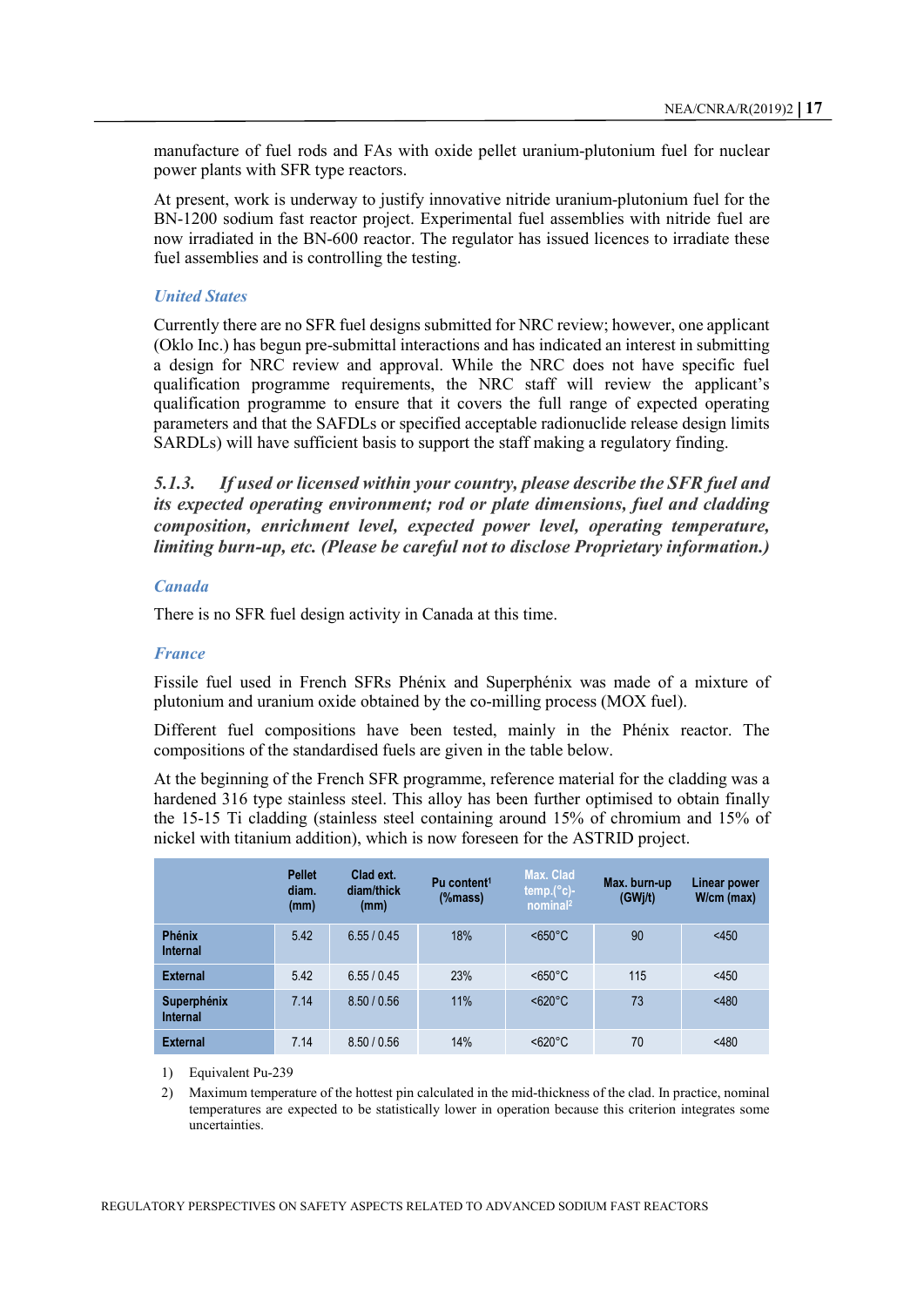It is worth noting that, for Phénix, the pin linear power was limited by the centreline temperature, which has to remain sufficiently below the fuel melting point. In the Superphénix case with annular pellets, the linear power was limited by the temperature reached at the time of activation of the protection system during an inadvertent control rod withdrawal.

#### *Germany*

The SNR-300 used a mixture of Uranium-and Plutonium-oxide with an enrichment of 24% to 34%. 205 fuel elements with each 166 fuel rods were used in a hexagonal grid. The breeding material (Uranium-dioxide with less than 0.7 % enrichment) was partly above and below the fissile material and also in mere breeding fuel elements. The core power level was expected to be 300 MW/m<sup>3</sup> with a coolant temperature of 546 C and a cladding temperature of 556 C. Cladding material was steel.

#### *Italy*

Never used, nor licensed.

#### *Korea*

- PGSFR design features (Draft, from the KAERI presentation at IAEA  $46<sup>th</sup> TWG-$ FR meeting, 2013 (H.-K. Joo, 2013) );
- Core I/O temperature: 390/545 ℃.

| Core                                                        |                    | U            | <b>LTRU</b> | <b>MTRU</b> |
|-------------------------------------------------------------|--------------------|--------------|-------------|-------------|
| EFPD / # of Batches [day / #]                               |                    | 290/5        | 290/5       | 290/5       |
| # of Fuel Assembly (IC/OC)                                  | 33/90              | 33/90        | 33/66       |             |
| <b>Fuel Pin Diameter [cm]</b>                               | 0.74               | 0.74         | 0.70        |             |
| <b>P/D Ratio</b>                                            | 1.125              | 1.125        | 1.189       |             |
| <b>Active Core Height [cm]</b>                              | 100.0              | 100.0        | 100.0       |             |
| <b>Lower Shield Height</b>                                  | 90.0               | 90.0         | 90.0        |             |
| <b>Fission Gas Plenum Height [cm]</b>                       | 150.0              | 150.0        | 150.0       |             |
| Enrichment (IC/OC) [w/o]                                    |                    | 14.0 / 19.5  | 14.9 / 21.8 | 20.2 / 29.6 |
| <b>Fuel Loading Amount [Ton/GWE]</b>                        |                    | 107.9        | 107.8       | 76.4        |
| <b>Charged Amount [kg]</b>                                  | <b>Heavy Metal</b> | 2205         | 2204        | 1576        |
|                                                             | <b>TRU</b>         | $\mathbf{0}$ | 438         | 415         |
|                                                             | MА                 | $\Omega$     | 40          | 51          |
|                                                             | <b>Fissile</b>     | 397          | 237         | 195         |
| <b>Reactivity Swing [pcm]</b>                               |                    | 1184         | 695         | 1493        |
| Burn-up [MWD/kg]                                            | Average            | 50.2         | 50.4        | 70.5        |
|                                                             | Peak               | 78.7         | 81.8        | 110.1       |
| Fast N. Flux [x10 <sup>15</sup> n/cm <sup>2</sup> sec]      | Average            | 0.98         | 1.18        | 1.41        |
|                                                             | Peak               | 1.54         | 1.87        | 2.22        |
| Peek Fast N. Fluence [x10 <sup>23</sup> n/cm <sup>2</sup> ] |                    | 1.95/1.93    | 2.37 / 2.36 | 2.83 / 2.71 |
| <b>Linear Power Density [W/cm]</b>                          | Average            | 104.7        | 105.1       | 129.7       |
|                                                             | Peak               | 180.0        | 178.6       | 219.7       |
| Pressure Drop [MPa]                                         |                    | 0.255        | 0.255       | 0.204       |
| Cladding Midwall Tep. [°C]                                  |                    | 645          | 645         | 645         |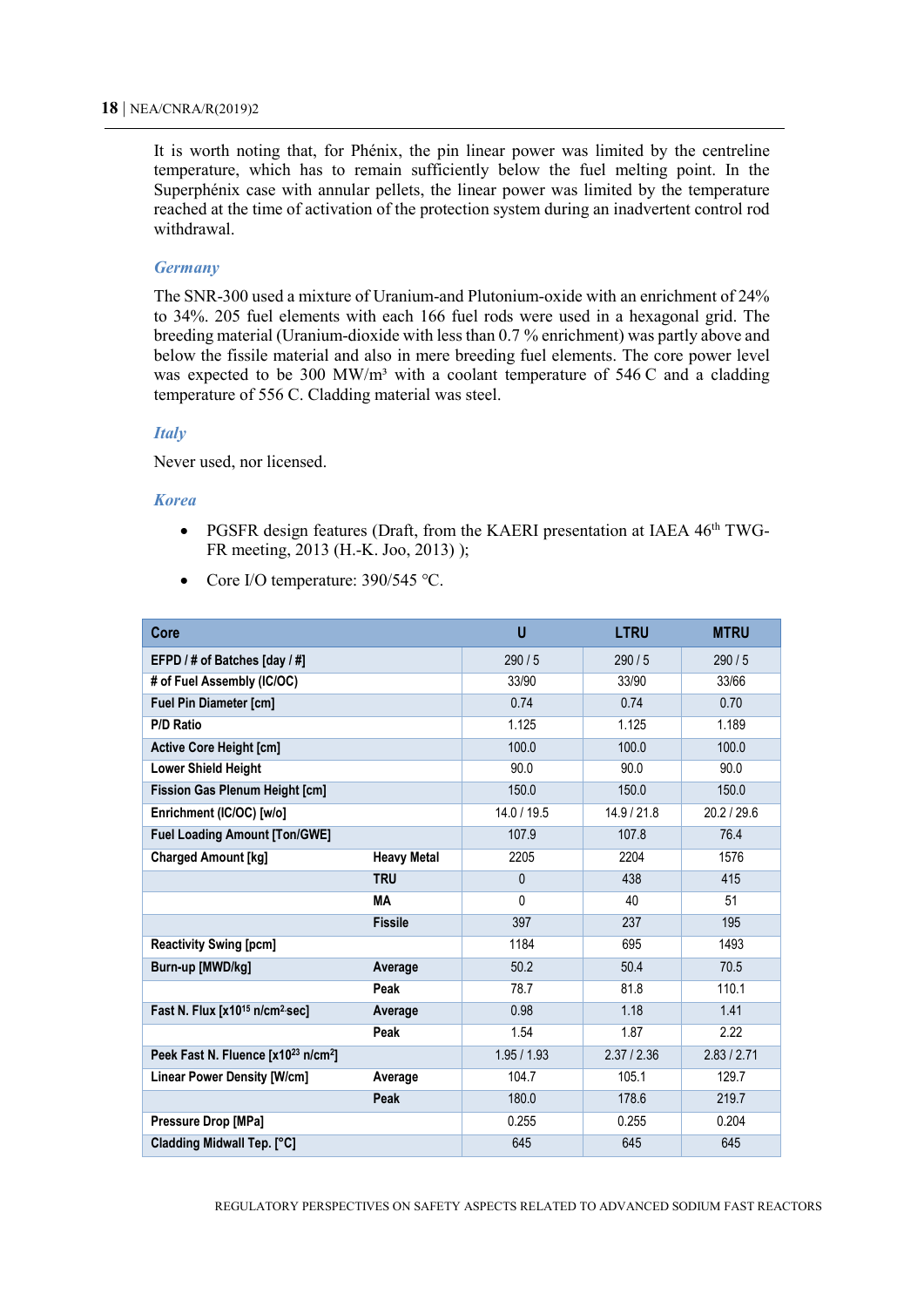#### *Russia*

At present, rod-type fuel elements with nitride fuel designed for the BN-1200 reactor are being tested in the BN-600 reactor:

- fuel composition–(UPu)N;
- the pellet density is  $12.2$  g/cm3;
- cladding material‒austenitic steel EK164;
- the size of cladding is  $9.3\gamma$ 0.6 mm;
- level of enrichment of 13-14% fissile isotopes of plutonium;
- the maximum linear power of the fuel rod is  $47 \text{ kW/m}$ ;
- the maximum cladding temperature is  $560^{\circ}$ C;
- maximum local burn-up–11% of heavy metal:
- average burn-up-7.1% of heavy metal.

#### *United States*

There are currently no plants utilising SFR fuel designs in operation within the United States.

#### <span id="page-20-0"></span>**5.2. Regulatory requirements and guidance for SFR fuel qualification**

*5.2.1. Do you have specific requirements and guidance for qualification of SFR fuel, and if so are they significantly different from those for conventional light water reactor fuel?* 

#### *Canada*

As stated before, requirements and guidance for fuel qualification are generic in Canada.

#### *France*

Up to now, there was no specific regulation or guidance related to SFR fuel in France. However, the safety authority together with the IRSN are developing guidance to precise the recommended content of the application file for the authorisation of putting a new fuel or a modified fuel in a French PWR. Nevertheless, the requirements as written in the last draft version of the guidance, may be applicable to SFR fuel. Thus, the application file for a new SFR fuel could exhibit the following elements:

- description of the physical and chemical properties of the fuel assembly materials before and after irradiation;
- presentation of the thermo-mechanical design of the fuel pin including the physical phenomena to be taken into account, the modelling tools and their qualification, and evaluation of the fuel pin behaviour in normal operation and anticipated operational occurrences;
- presentation of the mechanical and thermo-hydraulic design of the assembly and its behaviour in normal operation and anticipated operational occurrences;
- neutronics of the fuel assembly;
- evaluation of the behaviour of the fuel under accidental conditions and DECs;
- presentation of uncertainties associated with the fuel assembly fabrication;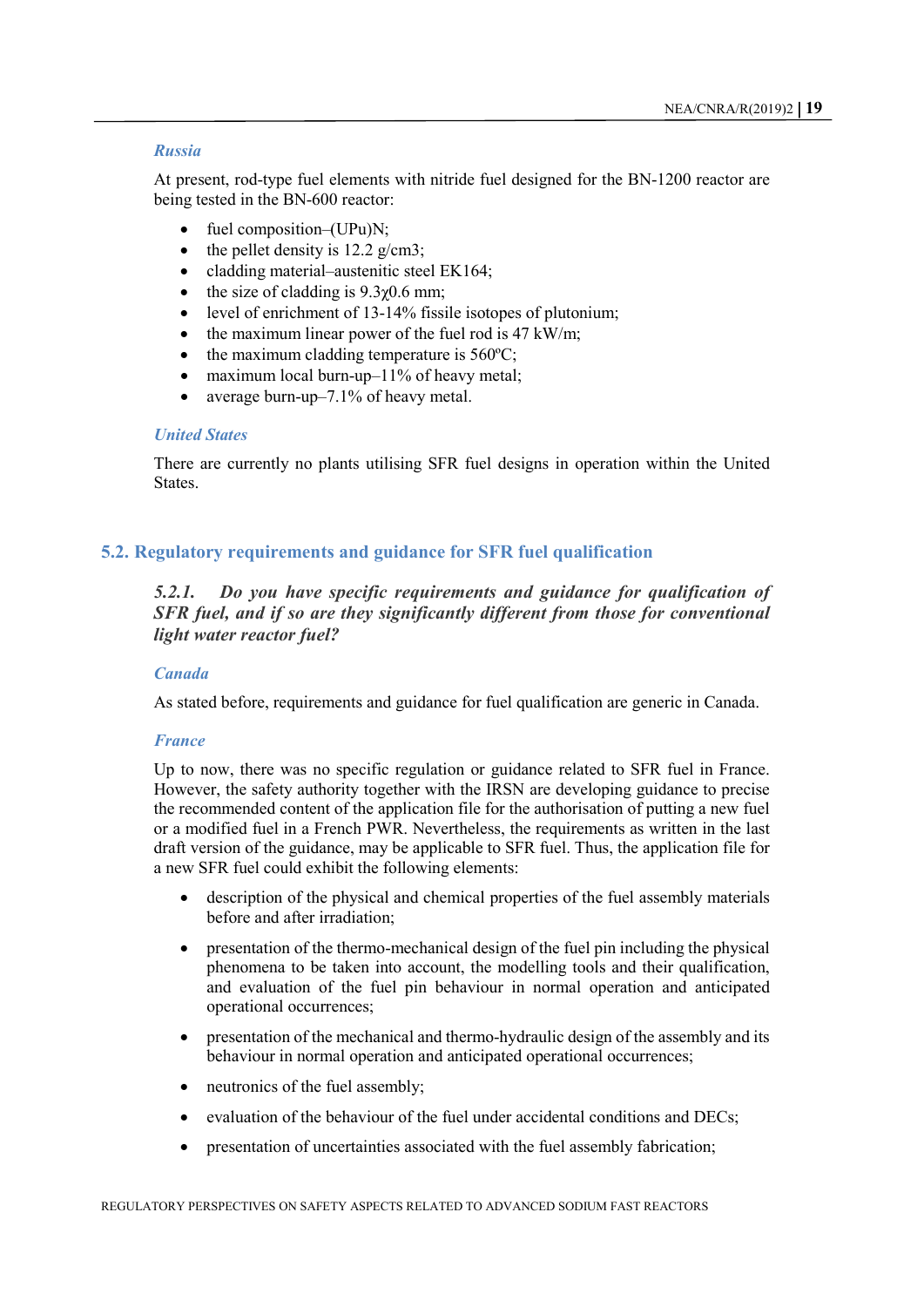- presentation of the operational feedback (test irradiations);
- demonstration of the compatibility of the fuel assembly with its environment (other assemblies, absorber rods, handling devices, measuring instruments, core internals, storage, etc.);
- demonstration of the safety when handled outside the core;
- description of the monitoring and examination programme (step by step approach in term of irradiation dose);
- description of the fuel management;
- impact of the fuel assembly on effluents and waste management (for example mass and categories of wastes, cleaning effluents, etc.).

#### *Germany*

SFR fuel differs in many aspects from light water fuel. Therefore, safety requirements for SFR fuel must be specific. Nevertheless, there will be overlapping in the requirements with light water fuel like cladding strain limit, cladding stress limit, internal gas pressure limit, maximum fuel centreline temperature, etc.

#### *Italy*

No.

#### *Korea*

No specific requirements, yet. But the design and manufacture of nuclear fuel should be done under a strict QA programme, which is required in atomic law.

#### *Russia*

As stated in point 1.1, we have the regulatory document NP-080-07 "The main requirements for fuel rods and fuel assemblies with uranium-plutonium (MOX) fuel for nuclear power plants" (Rostechnadzor, 2007a), which applies not only to reactors of the SFR type, but also to light water reactors of the VVER type. More specific requirements for fuel qualification are established in the reactor design project.

#### *United States*

The NRC does not have specific requirements regarding qualification of any fuel types. That being said, GDC ten states that "The reactor core and associated coolant, control, and protection systems shall be designed with appropriate margin to assure that specified acceptable fuel design limits are not exceeded during any condition of normal operation, including the effects of anticipated operational occurrences." In part, for an applicant to demonstrate compliance with GDC ten, sufficient tests would be necessary to demonstrate that fuel damage would not occur for the plant conditions associated with normal operations and anticipated operational occurrences (AOOs).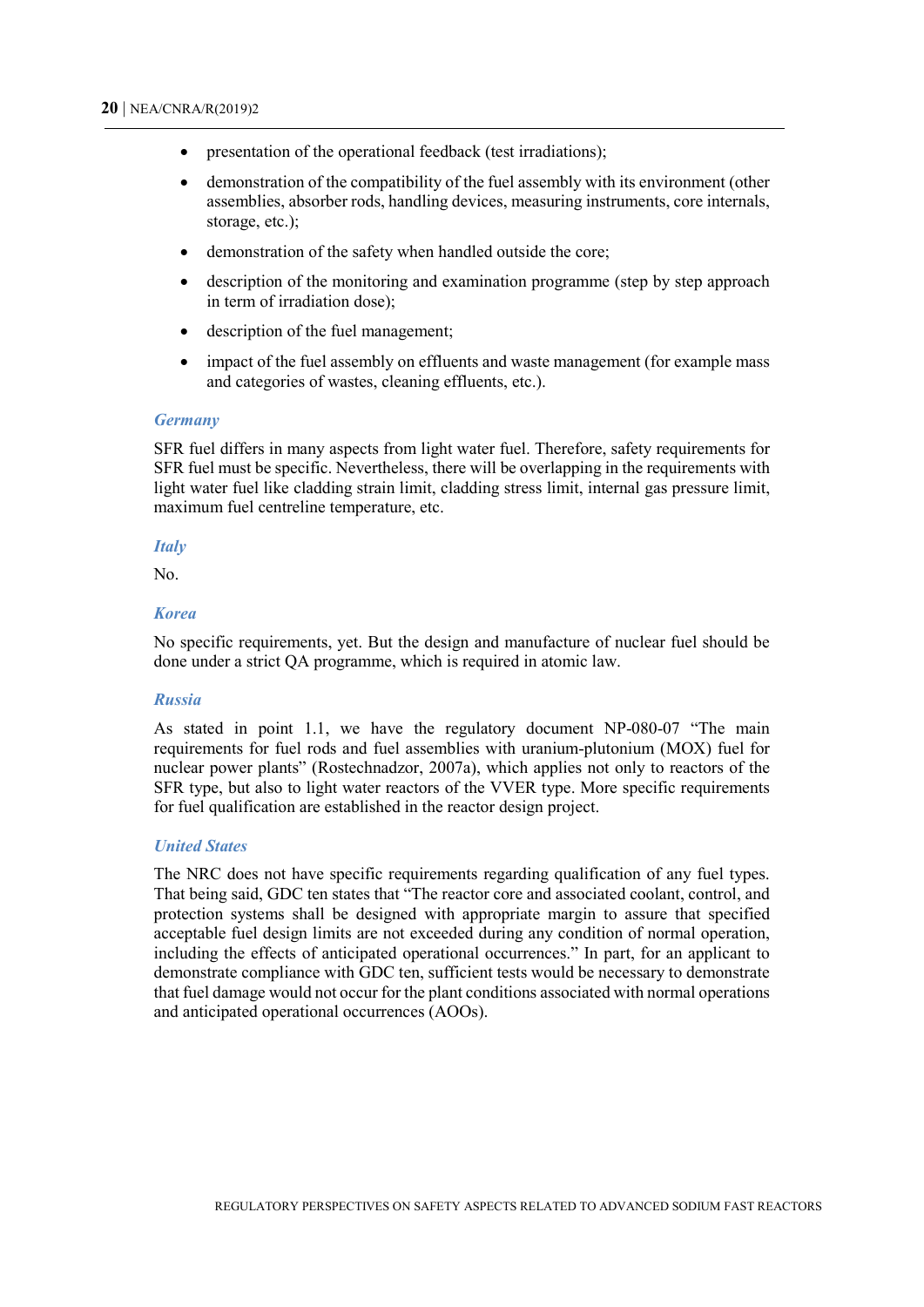#### *5.2.2. Are there requirements or expectations regarding fuel damage (stress, strain, rupture), or fuel coolability (maximum centreline temperature, power or heat flux limitations, etc.)?*

#### *Canada*

Short answer is "yes" and they are given in REGDOC 2.5.2, Section 8.1.1, *Fuel Elements, assemblies and design* (CNSC, 2014a). The fuel design robustness requirements are developed relative to all plant operational states expressed as AOO, DBA and DEC events. The fuel must not fail in AOOs but it is accepted that damage could happen during DBA and DEC events. Acceptance criteria should be established for fuel damage, fuel rod failure and fuel coolability. These criteria should be derived from experiments that identify the limitations of the material properties of the fuel and fuel assembly, and related analyses.

#### *Fuel damage*

Fuel damage criteria should be established for all known damage mechanisms in operational states (normal operation and AOOs). The damage criteria should assure that fuel dimensions remain within operational tolerances, and that functional capabilities are not reduced below those assumed in the safety analysis. When applicable, the fuel damage criteria should consider high burn-up effects based on irradiated material properties data. The criteria should include stress, strain or loading limits, the cumulative number of strain fatigue cycles, fretting wear, oxidation, hydriding (deuteriding in CANDU reactors), buildup of corrosion products, dimensional changes, rod internal gas pressures, worst-case hydraulic loads, and LWR control rod insertability.

#### *Fuel rod failure*

Fuel rod failure applies to operational states, DBAs and DECs. Fuel rod failure criteria should be provided for all known fuel rod failure mechanisms. The design should ensure that fuel does not fail as a result of specific causes during operational states. Fuel rod failures could occur during DBAs and DECs, and are accounted for in the safety analysis.

Assessment methods should be stated for, fuel failure mechanisms, reactor loading and power manoeuvring limitations, and fuel duty, which lead to an acceptably low probability of failure. When applicable, the fuel rod failure criteria should consider high burn-up effects, based on data of irradiated material properties. The criteria should include: hydriding, cladding collapse, cladding overheating, fuel pellet overheating, excessive fuel enthalpy, pellet-clad interaction, stress-corrosion cracking, cladding bursting and mechanical fracturing.

#### *Fuel coolability*

Fuel coolability applies to DBAs and, to the extent practicable, DECs. Fuel coolability criteria should be provided for all damage mechanisms in DBAs and DECs. The fuel should be designed to ensure that fuel rod damage will not interfere with effective emergency core cooling. The cladding temperatures should not reach a temperature high enough to allow a significant metal-water reaction to occur, thereby minimising the potential for fission product release. The criteria should include cladding embrittlement, fuel rod ballooning, structural deformation and, in CANDU, beryllium braze penetration.

#### *France*

The operating limits and criteria applicable to SFR fuel have been mainly determined by the experiments conducted in Rapsodie and Phénix. They stem from the analysis of the post-irradiation examinations that were used to validate the numerical models describing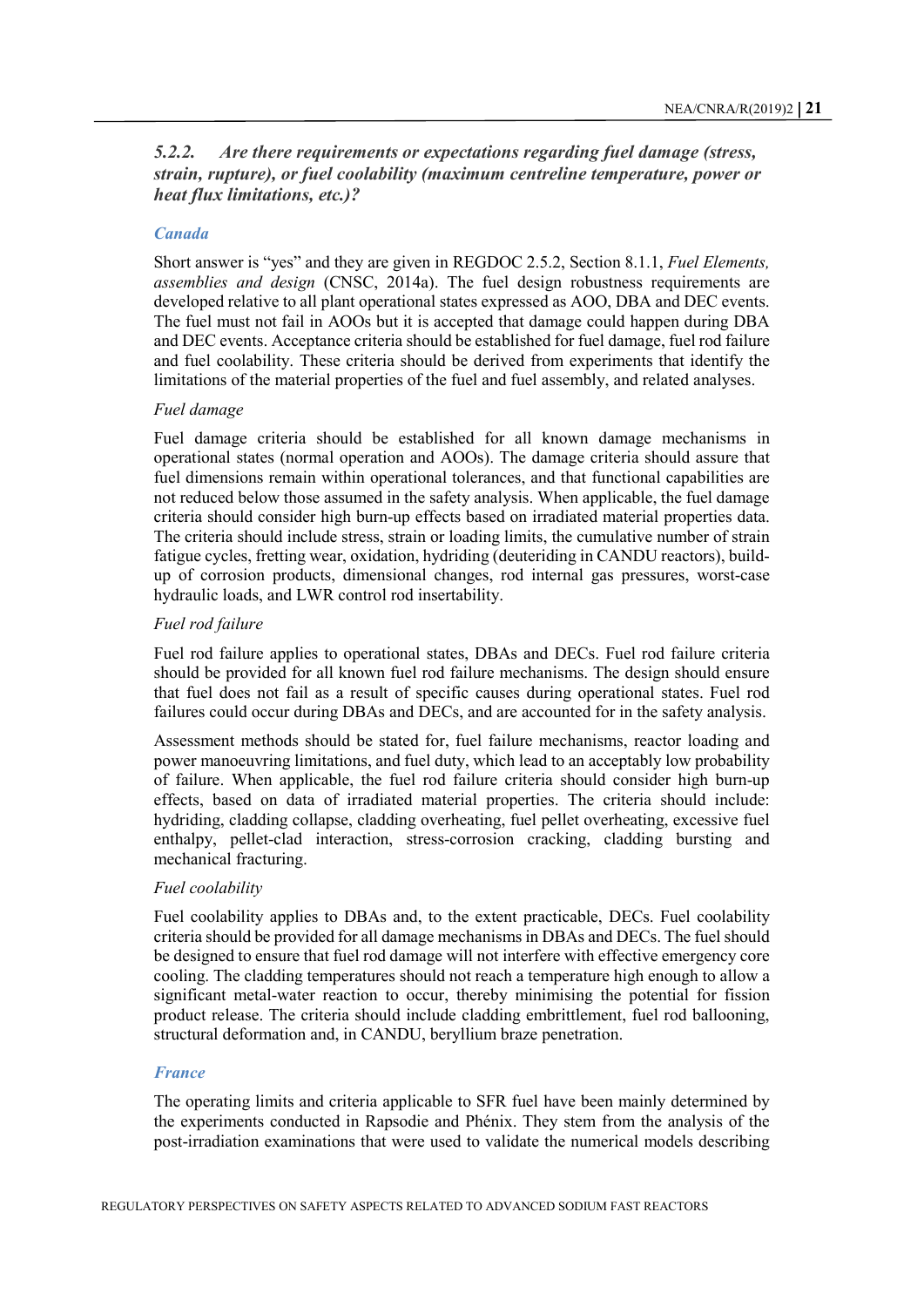the fuel behaviour in normal operation. Some of them remain quite empirical as it is the case for the maximum nominal clad temperature.

In operation, there are three limiting criteria have to be fulfilled (fissile subassemblies):

- the maximum linear power during the first ten days of irradiation of a new subassembly;
- the maximum temperature of the clad (mid-thickness) at hot point with uncertainties (700°C);
- the maximum linear power.

Fulfilment of the above criteria is ensured by the procedures of plant operation and the thresholds associated with the protection system.

In addition, designed rules are defined to ensure the resistance of the cladding during irradiation and handling. Respect of the design rules are verified once for standard subassemblies, given that a constant quality standard is applied during fuel design and fabrication.

#### *Germany*

Maximum enthalpy rise in fuel is critical for SFR fuel because sodium boiling scenario will lead to reactivity increase. Fuel coolability (critical heat flux) is of less importance because sodium provides very efficient heat transfer from fuel to coolant.

#### *Italy*

Not in Italy. But in principle there must be requirements of this type.

#### *Korea*

The designer has their requirements, but no regulatory requirements yet.

The inner clad temperature should be limited to a certain value to avoid the eutectic formation. The value will be established evaluating the clad melting temperature, hopefully during topical report review.

#### *Russia*

The regulative document NP-082-07 "Nuclear safety rules for nuclear plant reactor units" (Rostechnadzor, 2007b) sets the following limits for fuel rod damage for SFR reactors:

*Operational limits:*

- defects such as gas leakage not more than  $0.05\%$  of the number of fuel rods in the core;
- direct fuel contact with the coolant no more than  $0.005\%$  of the number of fuel rods in the core.

#### *Safe operation limits:*

- defects such as gas leakage no more than  $0.1\%$  of the number of fuel rods in the core;
- direct fuel contact with the coolant  $-$  no more than 0.01% of the number of fuel rods in the core.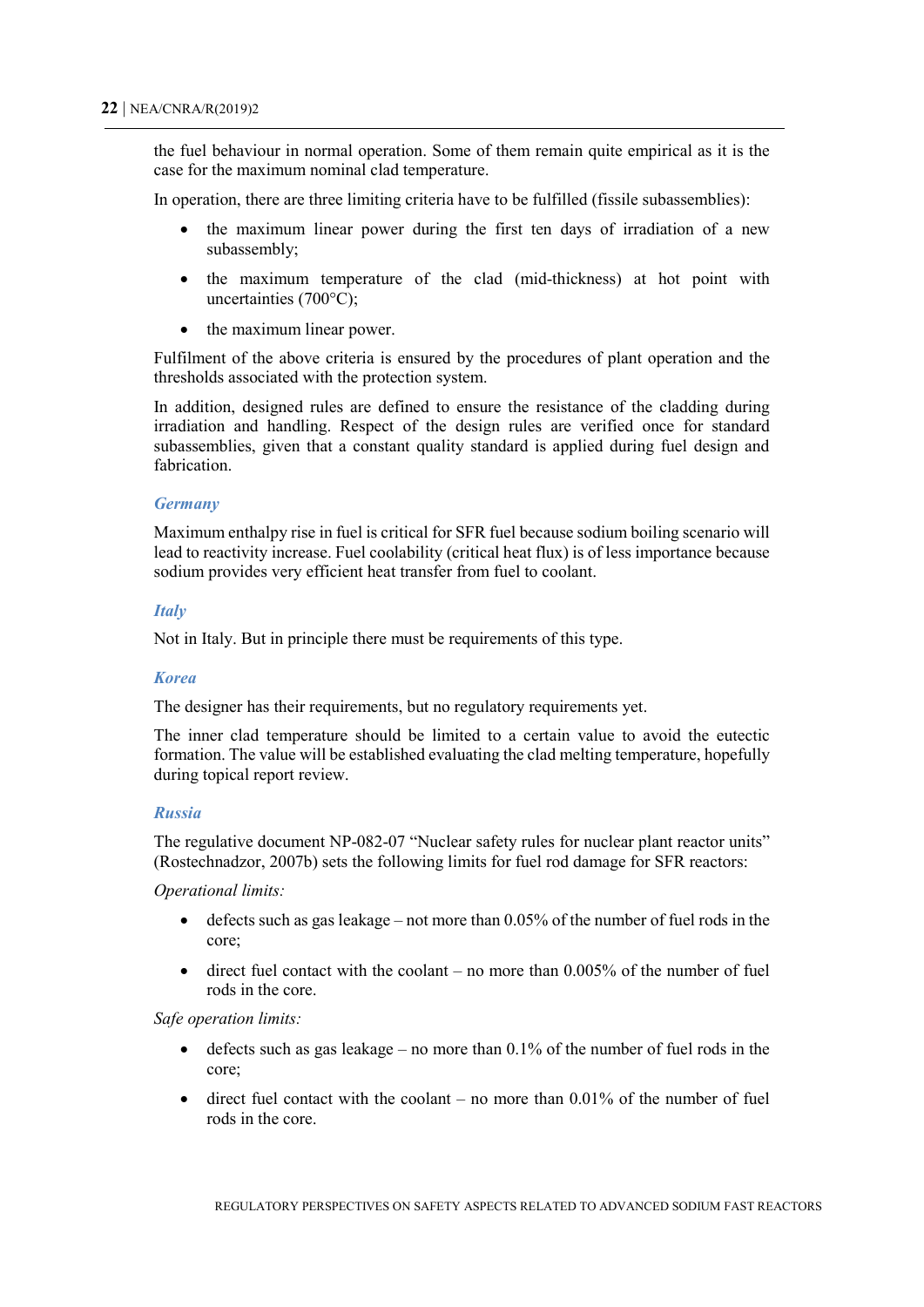Based on these requirements, the limits of fuel and cladding temperature, linear power or heat flux, fuel burn-up, dose damage on cladding, volume swelling of claddings, etc., are established and justified in the SAR.

#### *United States*

NUREG-0800, "Standard review plan for the review of safety analysis reports for nuclear power plants: LWR edition," Section 4.2, "Fuel system design" (USNRC, 2007) provides review guidance regarding acceptance criteria for fuel system damage, fuel rod failure and fuel coolability. The fuel damage criteria (e.g. stress, strain, fatigue, oxidation, etc.) are established for the purposes of meeting GDC ten (see response to 2.1). The coolability criteria (cladding embrittlement, clad melt, etc.) are established for the purposes of meeting GDC 27, GDC 35 and 10 CFR 50.46 (USNRC, 2017b) requirements. It should be noted that NUREG-0800 was created for, and applies to, large light water reactors. The guidance provided in NUREG-0800 may or may not be applicable to different fuel designs. The staff has been involved with efforts to update guidance and regulations for various new and advanced reactor designs, but it is up to the applicant to identify all potential failure mechanisms and to support proposed fuel design limits with fuel qualification test results based on their specific reactor/fuel design.

#### *5.2.3. What fuel damage mechanisms are considered possible during normal operation and may limit fuel lifetime or warrant regulation?*

#### *Canada*

In Canada, different requirements exist for fuel and fuel rods failure during normal operation. The regulations require that during normal operation and AOOs:

- Fuel damage criteria should be established for all known damage mechanisms in operational states (see 2.2 above).
- Fuel rod failure criteria should be provided for all known fuel rod failure mechanisms (see 2.2 above). The design should ensure that fuel does not fail as a result of specific causes during operational states.

Therefore, the burden is on the vendor to identify all damage mechanisms to fuel during normal operation but preclude, by design, the fuel rod failure.

#### *France*

Damage mechanisms in normal operation impair the structure of the subassembly, the clad and the fuel pellets. The main identified damages are listed below.

*Fuel:*

- swelling:
- plutonium migration (modification of the radial profile of power);
- cracking.

#### *Clad:*

- irradiation induced swelling;
- creeping:
- corrosion (internal and external);
- cracking:
- irradiation embrittlement.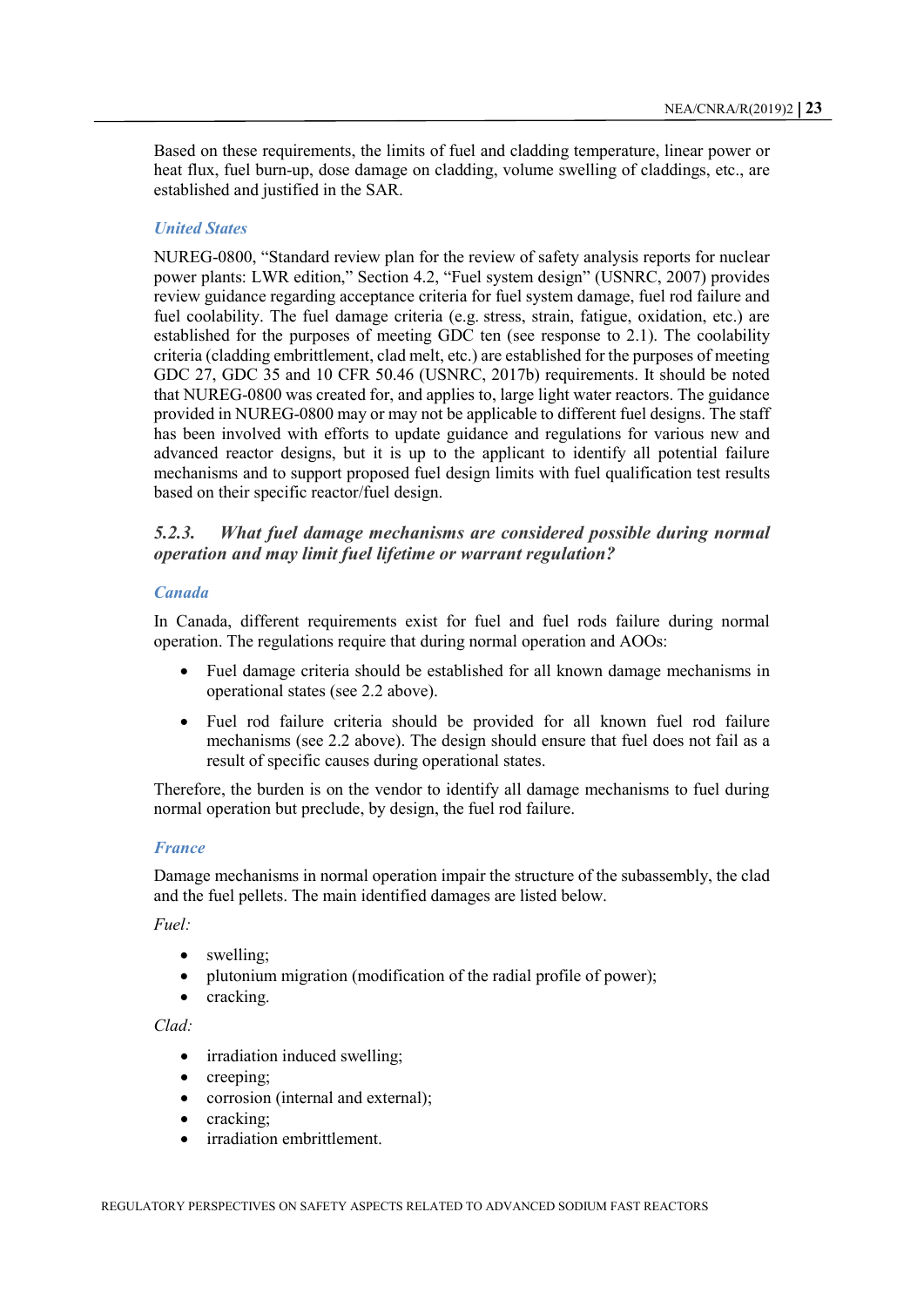*Structure of fuel assembly:*

- irradiation induced swelling (possible axial bending);
- embrittlement.

When the criteria specified in §2.2 are fulfilled, fuel life time limitation came from irradiation induced swelling of the cladding, which causes the reduction of the section of coolant channels and induces high stresses at contact points between the pins. High swelling of the clad may also unwrap the wire spacer.

It is noticeable that fuel swelling and corrosion would not be the limiting factor of the fuel life time in core for Phénix and Superphénix. Nevertheless, if cladding with very low swelling rate is used for a future reactor, then fuel/cladding mechanical interaction or internal corrosion could become limiting phenomena.

#### *Germany*

Abrasion resistance appears to be significant for assessing the dwell time of SFR fuel.

#### *Italy*

Especially for high burn-up fuel, which might be a goal for SFRs, PCMI may limit fuel lifetime and lead to first envelope damage.

#### *Korea*

No response.

#### *Russia*

Main processes of fuel damage:

- fuel swelling and fuel and fuel-cladding mechanical interactions (FCMI);
- gas release;
- fuel constituent redistribution:
- fuel-cladding chemical interactions (FCCI);
- rod to greed fretting;
- changes in mechanical properties of steel (creep rate, fracture toughness, yield strength);
- fuel-coolant interaction taking into account impurities.

#### *United States*

The NRC does not have specific guidance for SFR fuel designs and therefore cannot respond to this question.

#### *5.2.4. What analyses are required to ensure integrity of a fuel element over its intended lifetime?*

#### *Canada*

In Canada, fuel and fuel rods design requirements are linked to the core physics and thermal-hydraulic design. The thermal-hydraulic design should be such that sufficient margin exists with regard to maintaining adequate heat transfer from the fuel to the reactor coolant system, to prevent fuel sheath overheating. The design requirements can be demonstrated by meeting a set of derived acceptance criteria, as required by REGDOC-2.4.1, *Deterministic Safety Analysis* (CNSC, 2014b). The demonstration of thermal margin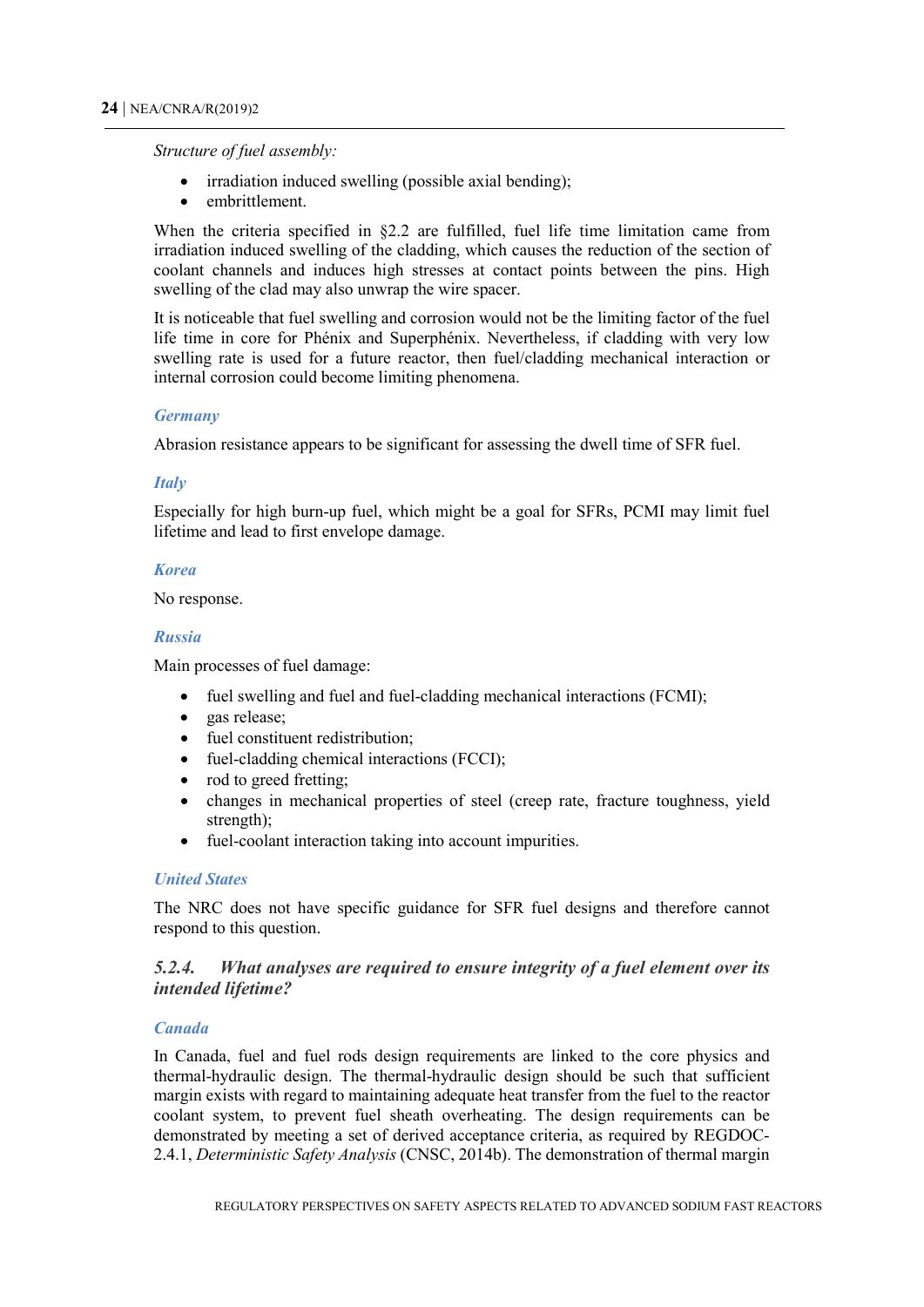should account for all possible reactor operational states and conditions, as determined from operating maps including all AOOs. The demonstration should also include long-term effects of plant ageing and other expected changes to core configuration over the operating life of the plant.

The demonstration of thermal margin should thoroughly address uncertainties of various parameters affecting the thermal margin. The design should identify all sources of significant uncertainties that contribute to the uncertainty of thermal margin. The uncertainty for each of the sources should be quantified with supportable evidence.

In addition to the demonstration of thermal margin, the core thermal-hydraulic design should also address possible core power and flow oscillations and thermal-hydraulic instabilities. The design should be such that power and flow oscillations that result in conditions exceeding specified acceptable fuel design limits are not possible or can be reliably and readily detected and suppressed.

Finally, programmes for testing and inspection of new fuel, as well as for online fuel monitoring and post-irradiation surveillance of irradiated fuel should be established.

#### *France*

Damage mechanisms in normal operation impair the structure of the subassembly, the clad and the fuel pellets. The main identified damages are listed below.

#### *Fuel:*

- swelling;
- plutonium migration (modification of the radial profile of power);
- cracking.

#### *Clad:*

- irradiation induced swelling;
- creeping;
- corrosion (internal and external);
- cracking;
- irradiation embrittlement:

#### *Structure of fuel assembly:*

- irradiation induced swelling (possible axial bending);
- embrittlement.

When the criteria specified in §2.2 are fulfilled, fuel life time limitation came from irradiation induced swelling of the cladding, which causes the reduction of the section of coolant channels and induces high stresses at contact points between the pins. High swelling of the clad may also unwrap the wire spacer.

It is noticeable that fuel swelling and corrosion would not be the limiting factor of the fuel life time in core for Phénix and Superphénix. Nevertheless, if cladding with very low swelling rate is used for a future reactor, then fuel/cladding mechanical interaction or internal corrosion could become limiting phenomena.

#### *Germany*

Spring force evaluation for spacer grids appears to be relevant because of the high neutron flux irradiation, which results in early spring force relaxation. The same applies to the downhold spring in the top of the fuel element.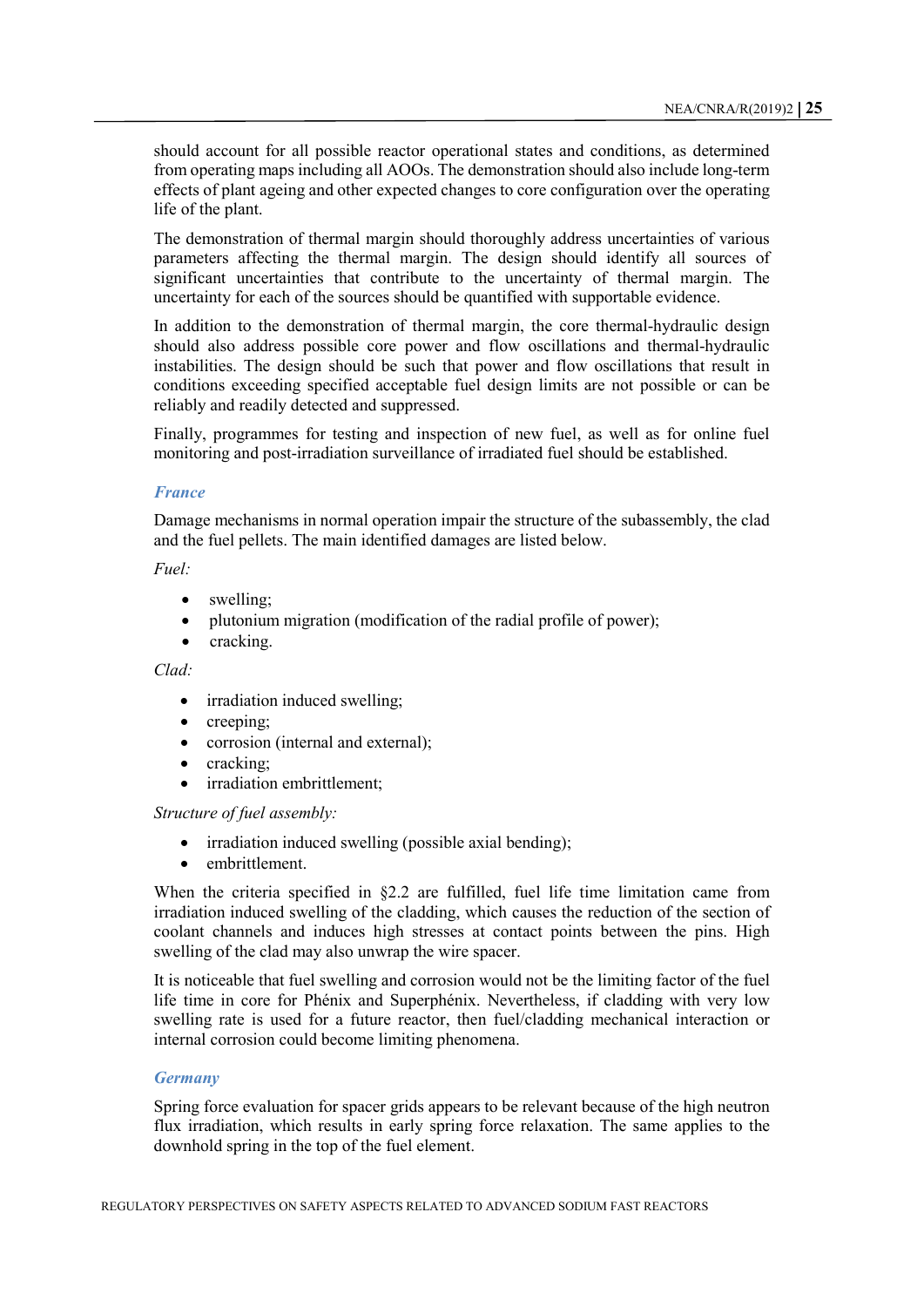#### *Italy*

Again at high burn-up, fast power transients (like those induced by reactivity-initiated accidents [RIAs]) may lead to clad rupture. Flow blockage may also be very dangerous, as well as differential thermal dilatations. Careful analyses are to be conducted in these areas, maybe using also multi-scale approaches, together with the development, validation and qualification of analytical tools and codes. This however can be achieved only through experiments, both of non-destructive and destructive types.

#### *Korea*

Fuel performance analyses are required.

#### *Russia*

Strength and thermo-mechanical calculations for normal operation and in case of violations of normal operation, taking into account:

- design modes of operation of the reactor, their quantity and design flow;
- mechanical, thermal and radiation effects:
- limiting deviations of design and technological characteristics, process parameters;
- shock and vibration effects, thermocycling loading, radiation and temperature creep, as well as ageing of materials;
- influence of fission products and impurities in the coolant and fuel on the integrity and corrosion resistance of the fuel rods;
- other factors that impair the mechanical characteristics of the materials.

The modes of normal operation include reactor start-up, power operation with two and three heat removal loops, engagement of the third loop, reactor shutdown.

Regimes with a violation of normal operation include the unauthorised withdrawal of the control rod with the activation of scram by the power level, the disabling of the main pump of the primary circuit, the disconnection of the heat removal loop of with the activation of the scram by technological parameters.

As criteria for the strength and operability of fuel elements, the numerical characteristics of the following limit states are used:

The threshold value of the first principal stress in the cladding of the fuel rod, the nonexceeding of which excludes the unstable growth of the postulated initial crack, the size of which is established by the fuel element designer;

- a) the maximum value of damage to the metal of the fuel cladding due to cyclically repeated loads;
- b) the limiting value of damage to the metal of the fuel cladding due to thermal radiation creep;
- c) the limiting value of the total flexural stresses (or flexural deformations) in the fuel rod shells under seismic or other dynamic influences;
- d) the limiting value of the intensity of plastic deformation of the fuel cladding;
- e) the limiting value of the change in the diameter of the cladding of the fuel element;
- f) the limiting value of the elongation of the fuel rod;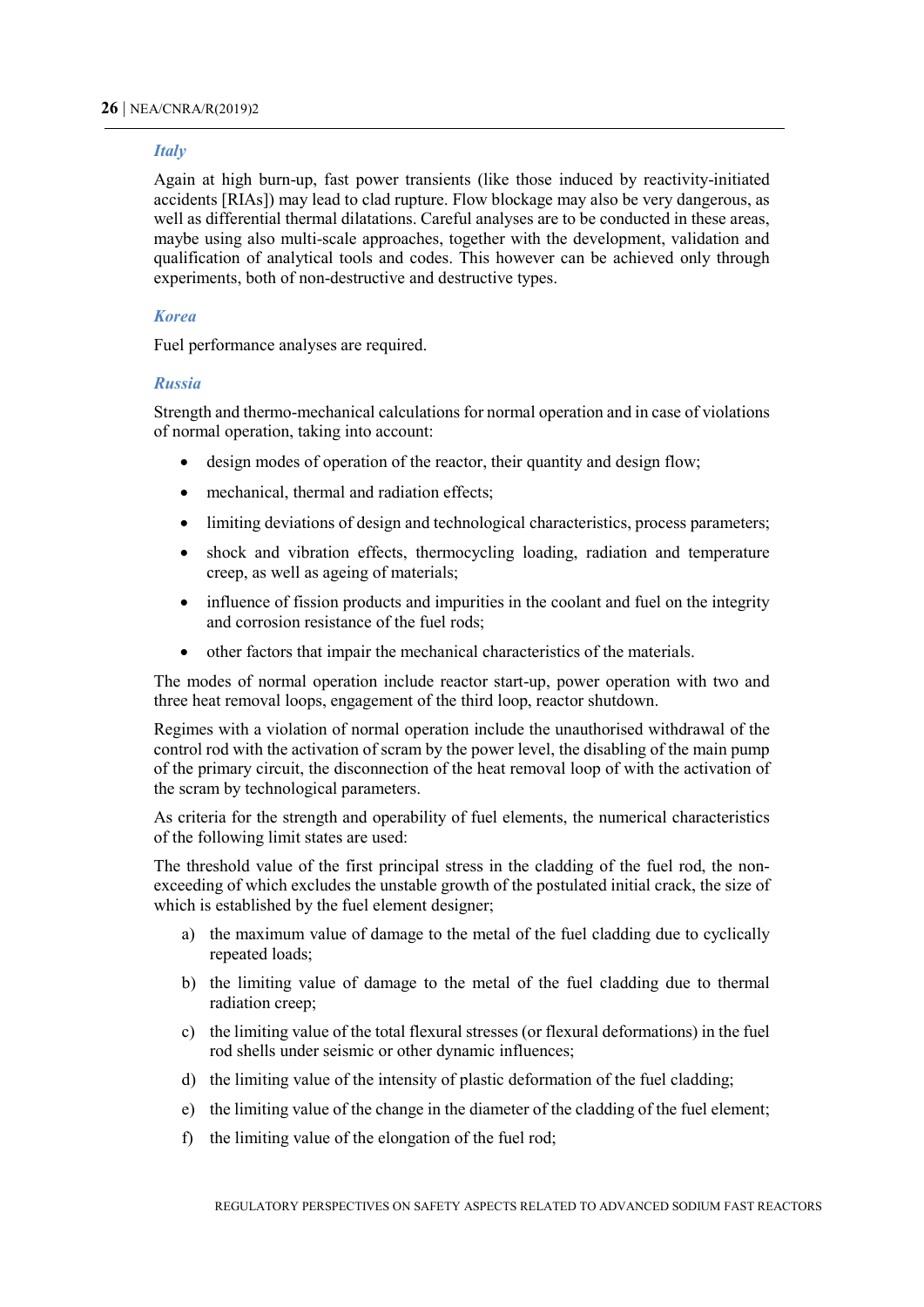- g) the melting point of the fuel (for the fuel elements defined by the project, the chemical composition, burn-up and manufacturing technology);
- h) the limiting value of the pressure of gases under the fuel cladding.

The numerical values of the above criteria should be determined and justified by the designers of the fuel element projects on the basis of experiments and (or) calculations and presented in the SAR of the nuclear power plant unit.

#### *United States*

The NRC does not have specific guidance for SFR fuel designs and therefore cannot respond to this question.

#### *5.2.5. Does the fuel qualification process in your country require testing of a fuel element in an irradiation facility or test reactor before use in the SFR? If so, please describe those testing requirements.*

#### *Canada*

Fuel qualification process in Canada requires irradiations of fuel in a test facility prior to loading into a reactor. The irradiation requirements are spelled out in the context of core design, including the fuel elements, reactivity control mechanisms, reflectors, fuel channel and structural parts. Specifically, the anticipated upper limit of possible deformation or other changes due to irradiation conditions shall be evaluated. These evaluations shall be supported by data from experiments, and from experience with irradiation. The design shall provide protection against those deformations, or any other changes to reactor structures that have the potential to adversely affect the behaviour of the core or associated systems.

#### *France*

Qualification process of the ASTRID subassemblies would comprise roughly three steps:

- 1) qualification of fabrication process;
- 2) semi-integral irradiation testing (pin scale);
- 3) integral testing of a fuel subassembly in representative conditions:
	- a) mock-up testing for hydraulic characteristics (scale one);
	- b) irradiation testing in normal operational conditions (core performances);
	- c) testing in accidental conditions.

Finally, when a new or optimised fuel is loaded in the reactor a specific monitoring programme has to be set up by the applicant. Target burn-up would be reached step by step with intermediate examinations of test pins.

#### *Germany*

The introduction of new fuel requires three steps: first out-of-pile tests, second in-pile tests and third precursor fuel elements to be introduces in small number in a core.

#### *Italy*

No, because no qualification process is available in Italy for SFR fuels. But, if available, it should require testing.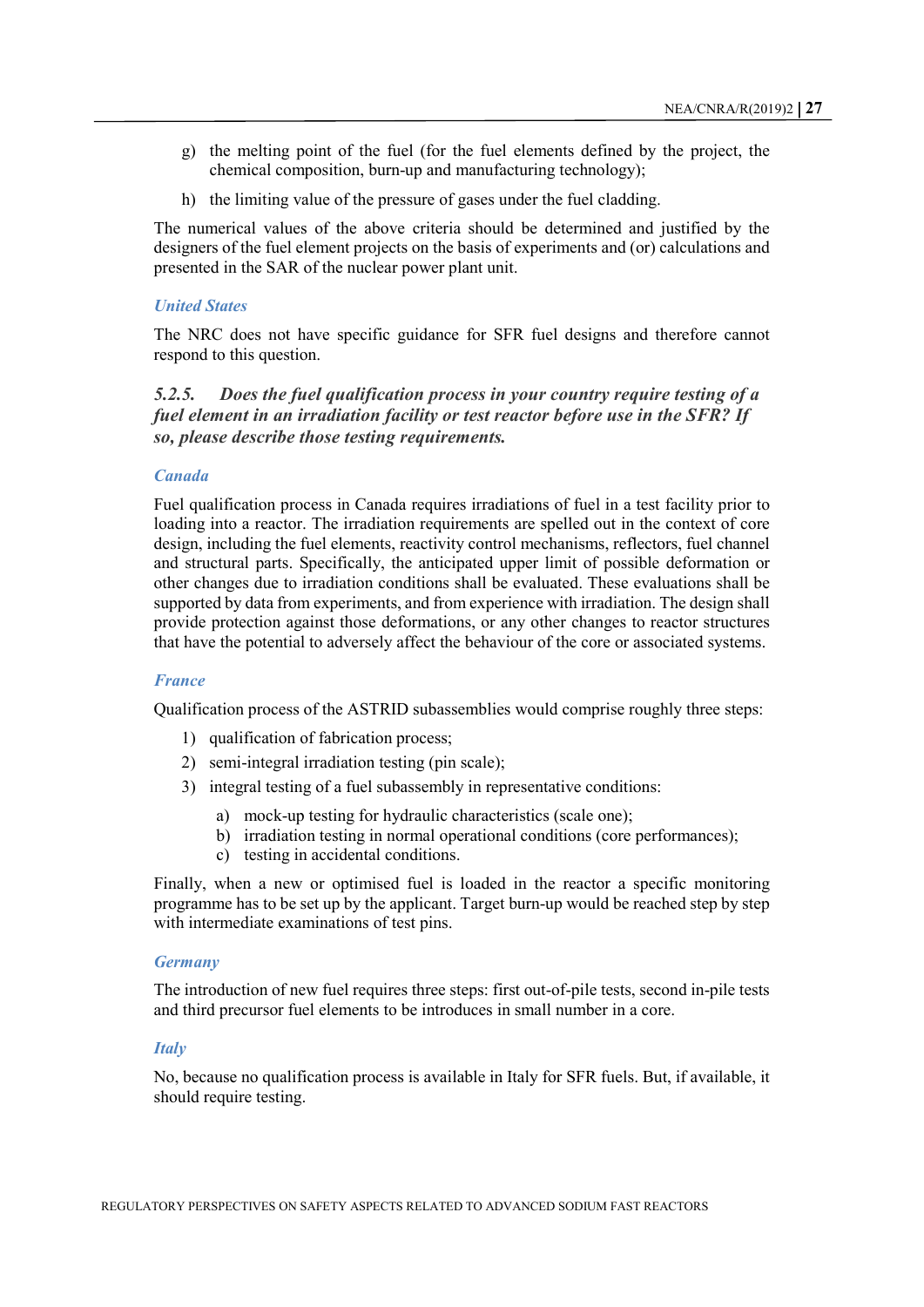#### *Korea*

In-pile test data under irradiation environment are required for rod and assembly

#### *Russia*

According to Russian requirements, the process of fuel qualification includes irradiation of fuel rod samples in experimental reactors and/or irradiation of experimental assemblies with a new type of fuel in operating reactors. For these purposes, the BOR-60 research SFR reactor and the BN-600 prototype SFR reactor are used. The main requirements of these tests are the achievement of design or close to them fuel burn-up and damaging dose on fuel rod claddings, the proximity of the irradiation conditions of the experimental power level and operating temperature to the operating conditions in the designed reactor.

#### *United States*

The NRC allows for testing of potential new fuel designs via the use of Lead Test Assemblies (LTAs).

#### <span id="page-29-0"></span>**5.3. Fuel assembly design and qualification**

#### *5.3.1. What analyses and testing requirements do you have for fuel assemblies?*

#### *Canada*

The vendor analyses and testing are implicit in the generic regulatory design requirements for fuel assemblies.

Fuel assemblies and the associated components shall be designed to withstand the anticipated irradiation and environmental conditions in the reactor core, and all processes of deterioration that can occur in operational states. The fuel shall remain suitable for continued use after AOOs. At the design stage, consideration shall be given to long-term storage of irradiated fuel assemblies after discharge from the reactor.

Fuel design limits shall be established to include, as a minimum, limits on fuel power or temperature, limits on fuel burn-up, and limits on the leakage of fission products in the reactor cooling system. The design limits shall reflect the importance of preserving the fuel matrix and cladding, as these are first and second barriers to fission product release, respectively.

The design shall account for all known degradation mechanisms, with allowance being made for uncertainties in data, calculations and fuel fabrication.

Fuel assemblies shall be designed to permit adequate inspection of their structures and components prior to and following irradiation.

In DBAs, the fuel assembly and its component parts shall remain in position with no distortion that would prevent effective post-accident core cooling or interfere with the actions of reactivity control devices or mechanisms. The design shall specify the acceptance criteria necessary to meet these requirements in DBAs.

The requirements for reactor and fuel assembly design shall apply in the event of changes in fuel management strategy, or in operating conditions, over the lifetime of the plant.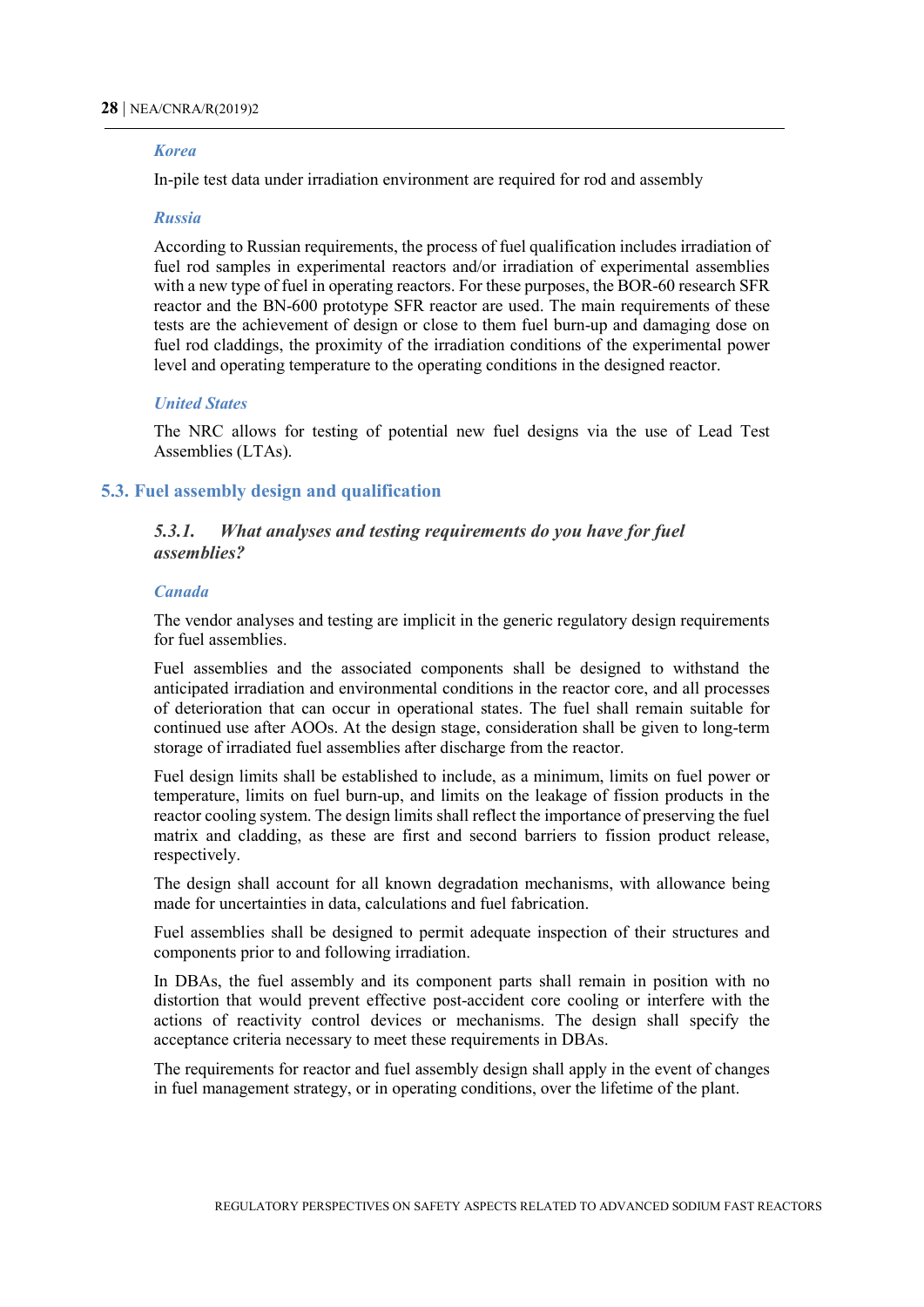#### *France*

The applicant issues a test programme before loading the assemblies in the core. This test programme shall be reviewed by the IRSN. The objective of the tests is to demonstrate the conformity of the assembly to the technical specifications established by the utility from the qualification process. In particular there are:

- visual examination (including endoscopic examination);
- dimensional check (diameter, bowing, etc.);
- establishment of the pressure losses characteristic.

A fuel monitoring programme is also developed. The objectives are to verify the correct behaviour of the fuel and assembly under irradiation and to gain feedback.

As an example, one can consider the custom programme developed for Superphénix assemblies, which comprised:

- geometrical controls (control of dimensional tolerances);
- preliminary irradiations in Rapsodie and Phénix (validation of the performance of the materials for structures and cladding);
- hydraulic tests (development of flow control device, control of induced vibrations, evaluation of lifting forces, pressure losses characteristic at high and low coolant flow, etc.):
- mechanical tests (bending stiffness, friction coefficient at the contact pads, insertion and extraction forces, test of the play between assemblies);
- tests for the qualification of the HARMONIE code (mechanical interactions in core between assemblies);
- test of thermal transients and thermal shocks;
- long-term test in sodium loop between 550°C and 580°C.

However, test programme is not yet available for ASTRID.

#### *Germany*

Mechanical stability against flow forces needs to be proven.

#### *Italy*

At present, nothing.

#### *Korea*

Normally required tests are the hydraulic ones like pressure drop test, control rod drop test, vibration test, etc.

#### *Russia*

According to NP-080-07, FA design should be such that:

- to withstand loads from thermal, mechanical and radiation effects in all design modes;
- the change in fuel elements and structural elements of fuel assemblies during operation should not lead to a violation of the conditions for their fixation in the spacing sieves;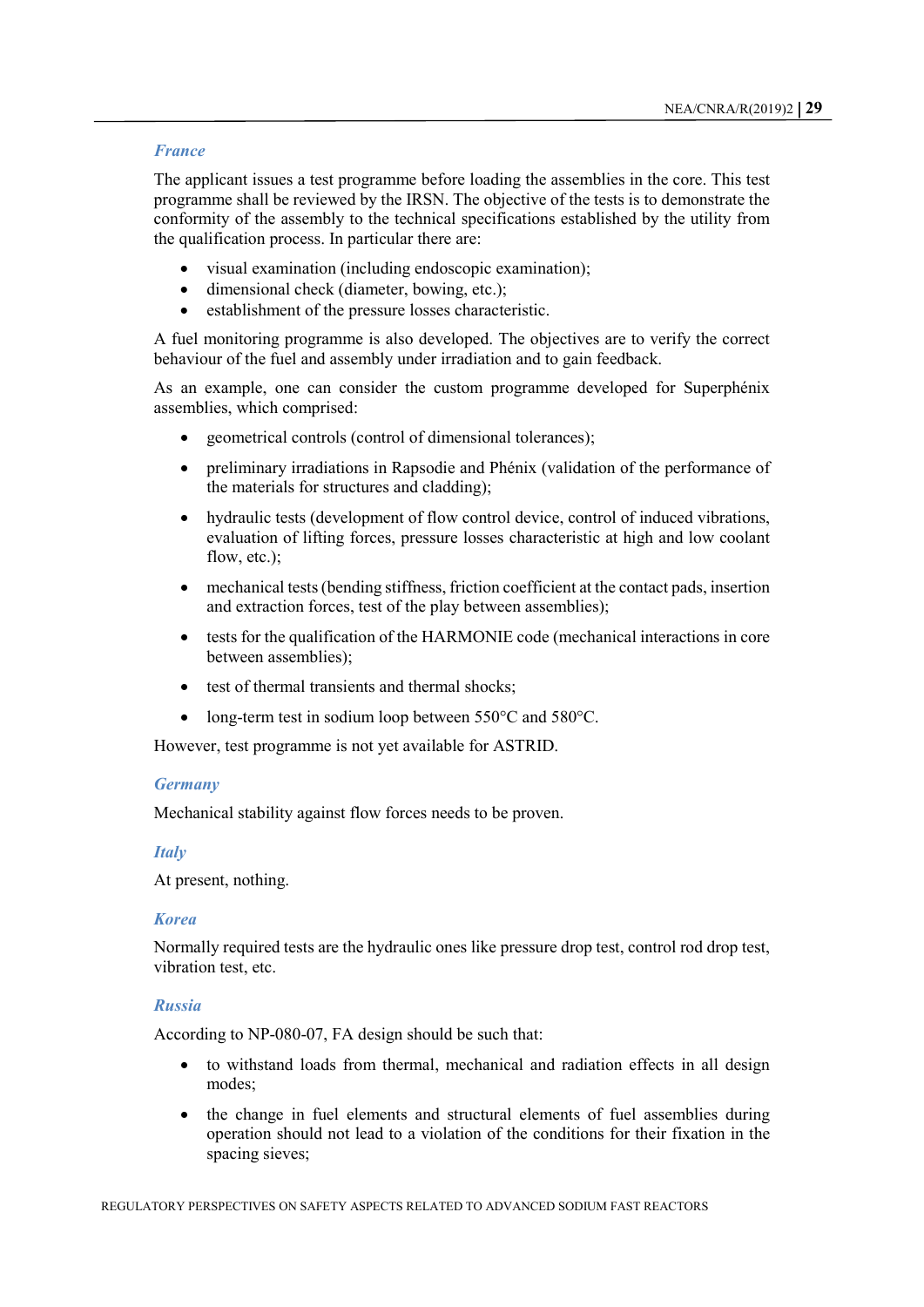• deformation of fuel rods and other fuel assemblies that is possible during normal operation and in case of normal operation violations, including design based accidents, does not cause overlap of the fuel rod cross-section, resulting in damage to fuel elements in excess of the corresponding limits, and does not interfere with normal operation of the control rods.

In accordance with these requirements, strength calculations of fuel assemblies are performed, including calculation:

- on static strength;
- on cyclic strength;
- on a long-term cyclic strength:
- on sustainability;
- resistance to brittle fracture;
- for a long static strength;
- on vibration resistance;
- external dynamic effects;
- on progressive form change;
- on corrosion-static strength.

The experimental justification of the strength and performance of fuel assemblies is carried out on experimental test stands under conditions that are as close as possible to the operating conditions of fuel assemblies in reactors.

#### *Hydraulic testing*

- 1) Tests of full-scale models of fuel assemblies and their components (input and output heads, support plates, anti-vibration) throughout the range of reactor operating parameters, including starting, nominal and emergency modes, to determine the dependence of pressure drops and the coefficients of hydraulic resistance from the flow rate of the coolant (Reynolds number).
- 2) Tests of full-scale FA models to confirm the absence of unacceptable amplitudes of hydrodynamically excited vibrations in the entire range of operating parameters of the reactor or to determine the rates at which such vibrations may occur.
- 3) Resource hydraulic tests of full-scale fuel assembly models for fretting wear of fuel rod claddings and vibration resistance of gratings.

#### *Thermal testing*

Experiments on fuel assembly model to determine the heat transfer coefficients for verification and improvement of methods for calculating the temperature of fuel rod claddings in such modes.

#### *United States*

Again, the NRC does not have specific required testing, however to meet more general fuel performance requirements, applicants for standard light water reactor (LWR) fuel design approvals typically include a combination of references to previous applicable tests and additional testing to cover any unique aspects of the new fuel assembly. The failure mechanisms listed in NUREG-0800 Section 4.2 (USNRC, 2007) typically have a test programme associated with it (either generic or fuel assembly design specific).

It should again be noted that the failure mechanisms listed in NUREG-0800 Section 4.2 (USNRC, 2007) are associated with more traditional large LWR reactor designs and that the failure mechanisms for other reactor designs might vary. It is likely that light water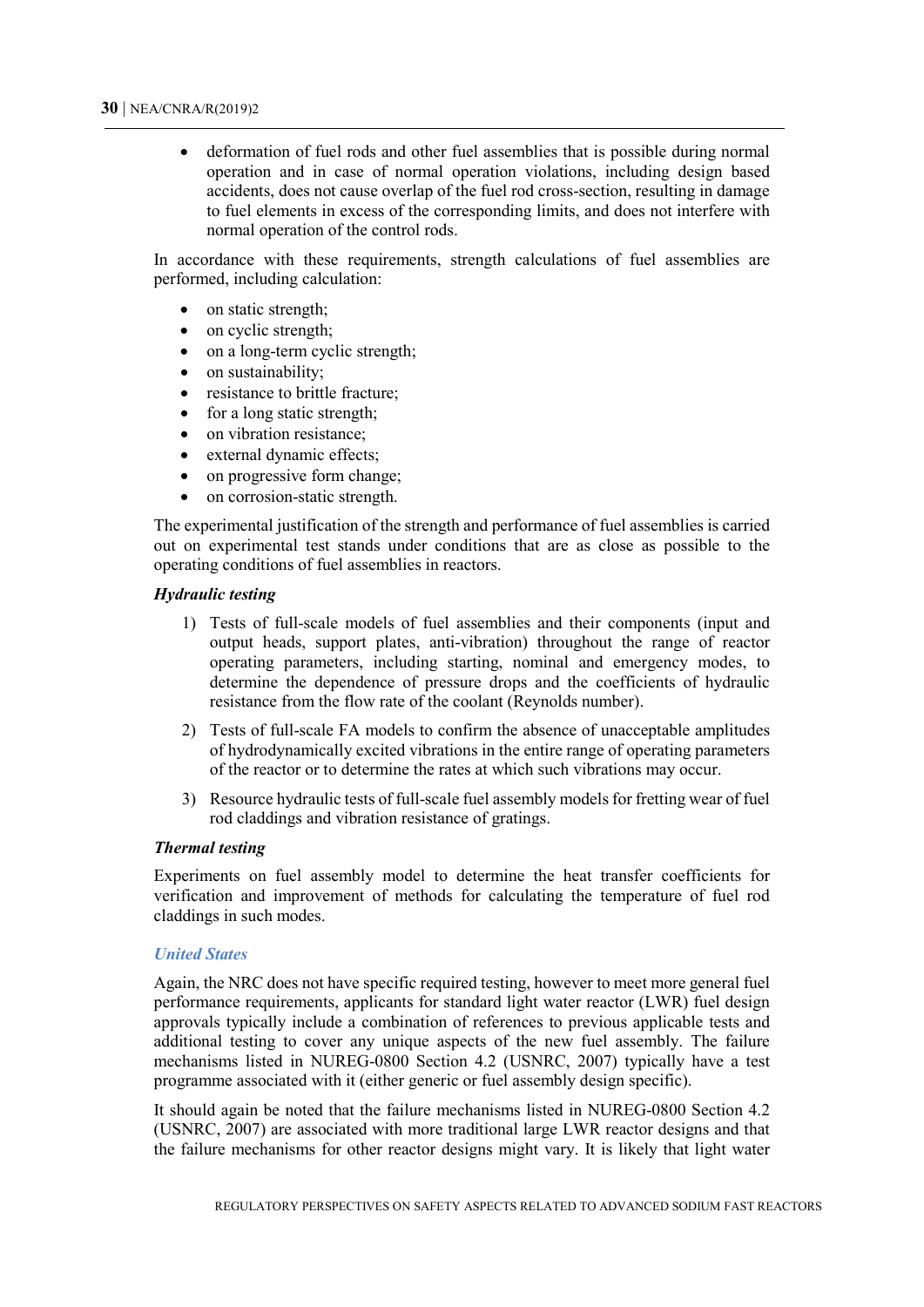Small Modular Reactor (SMR) fuel assembly design failure mechanisms might be largely similar, but the non-LWR fuel designs (including those for SFRs) can be drastically different and would require different fuel qualification testing to meet the general design requirements.

#### *5.3.2. What physical mechanisms of major concern in fuel assemblies (i.e. flow induced vibrations, rod to grid fretting, bowing and distortion)?*

#### *Canada*

All relevant phenomena must be identified as per Canadian regulations. The three suggested above are explicitly included in high-level requirements to be considered.

#### *France*

From the regulator point of view, physical mechanisms of major concern are those which challenge the confinement function ensured by the first barrier and the cooling function. For SFR assemblies only few phenomena could have an indirect impact on confinement function. They have been characterised by mean of irradiation test programmes and during the operation of the experimental reactors. The identified mechanisms are the following:

- axial expansion caused by irradiation;
- swelling of the hexagonal shroud.

Axial expansion is non-homogeneous and can lead to the disconnection of the outer contact pads, which are stamped in the lateral faces of the hexagonal shroud and maintain the compactness of the core (the contact pads of neighbouring assemblies are no more facing each other, creating a gap between the assemblies). The created gaps are potentially detrimental to the cladding integrity in case of earthquake because of the shocks between assemblies.

Swelling of the hexagonal shroud can lead to coolant flow reduction.

All these phenomena together with the structure embrittlement have been mastered by the development of suitable structural materials with low irradiation induced swelling and customised handling procedures.

#### *Germany*

Bowing is of major concern because it affects the power distribution in fuel pins.

#### *Italy*

The physical mechanisms are much dependent on the specific design, for instance, presence or absence of a FA subassembly box, design of spacer grids, etc., but general ones are listed under points 2.3 and 2.4 above.

#### *Korea*

The bowing and distortion will become a major concern because we believe it affects the reactivity feedback, which is not well quantified yet.

#### *Russia*

Main physical mechanisms are swelling of structural materials, bowing and distortion caused by non-uniform irradiation and flow induced vibrations.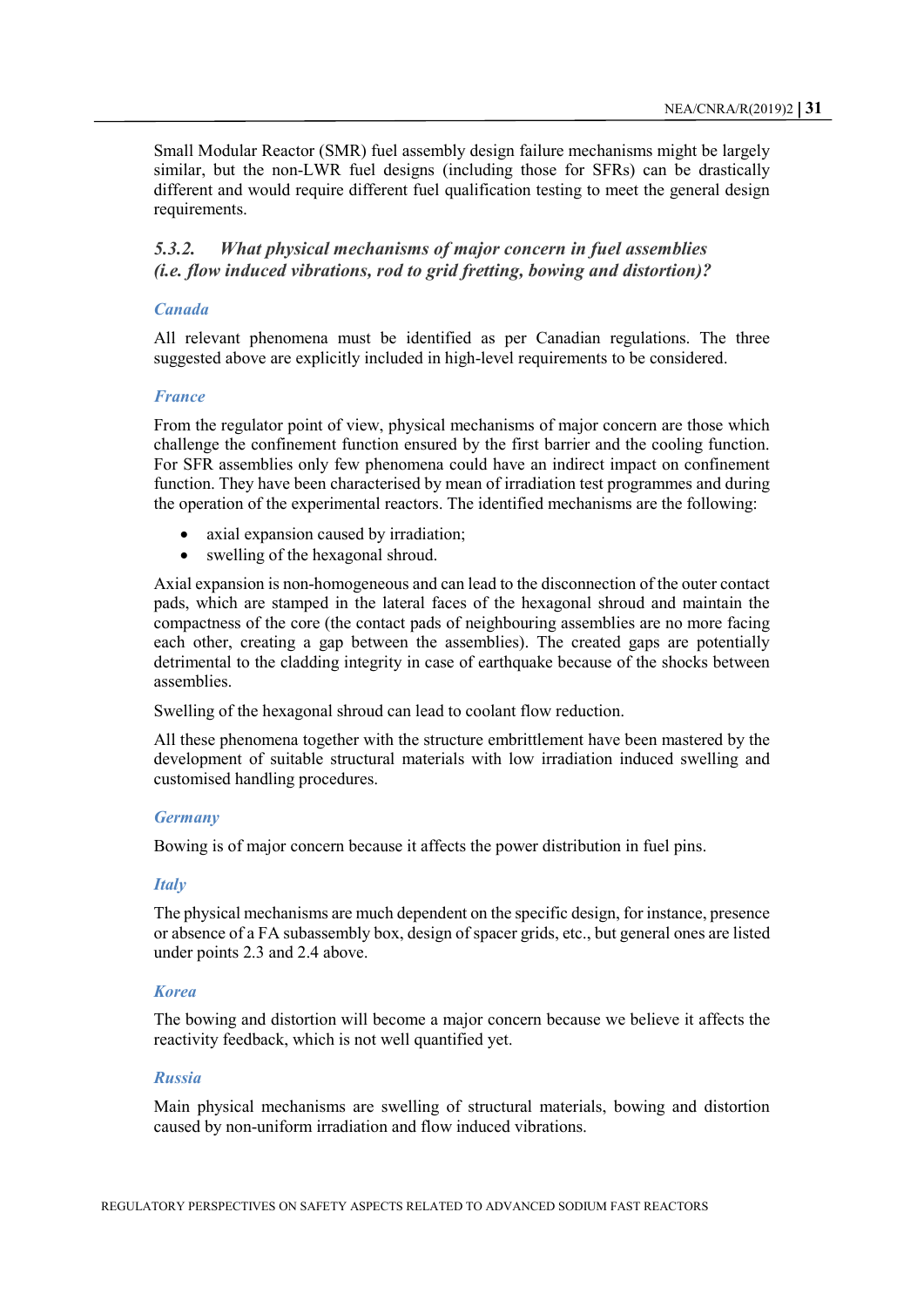#### *United States*

Any mechanism that would lead to a fuel rod failure is of concern. The failure mechanisms are highly design-dependent so a failure mechanism that is of great concern for one vendor's design might not be a concern for another. A common concern for pressurised water reactor (PWR) fuel designs is debris-induced fretting wear, but advances in debris filters has drastically reduced this failure mechanism. Other drastically different fuel designs (e.g. Triso fuel for High Temperature Gas-Cooled Reactor designs) might preclude the possibility of debris-induced fretting wear.

#### <span id="page-33-0"></span>**5.4. Fuel operational experience**

*5.4.1. If you have operated SFRs, have you experienced fuel damage and if so, can you provide a description of the damage that occurred? As a result of the experience, were existing regulations found to be adequate?* 

#### *Canada*

There is no SFR operational experience in Canada.

#### *France*

The operator of Phénix experienced 42 pin failures during the whole life of the reactor. Among these, 27 were limited to flaws with no sodium ingress into the pin and 15 failures have finally activated the delay neutron detection system (emission of delayed neutrons in the sodium).

These failures concerned various types of pins (standard and experimental) and they led to progressive cladding material and operational procedures improvement.

#### *Germany*

Not applicable.

#### *Italy*

No, SFRs were never operated in Italy.

#### *Korea*

No operational experience, but we have a keen interest in the AURN phenomenon and also the experience with metallic fuel in the Fast Flux Test Facility (FFTF) and Experimental Breeder Reactor II (EBR-II).

#### *Russia*

Since 1997 to the present, the number of damaged fuel rods at the BN-600 reactor has not exceeds the operational limits set by the regulator (0.05% fuel rods with gas leakage and 0.005% fuel rods with direct fuel contact with the coolant). No damaged fuel rods in experimental fuel assemblies with nitride fuel irradiated on BN-600 have been registered. Testing is in process.

#### *United States*

The United States does not currently have any SFRs in operation; however, Argonne National Laboratory and Idaho National Laboratory did design and operate research SFRs for a few decades. The specific reactors involved in this programme were EBR-I and EBR-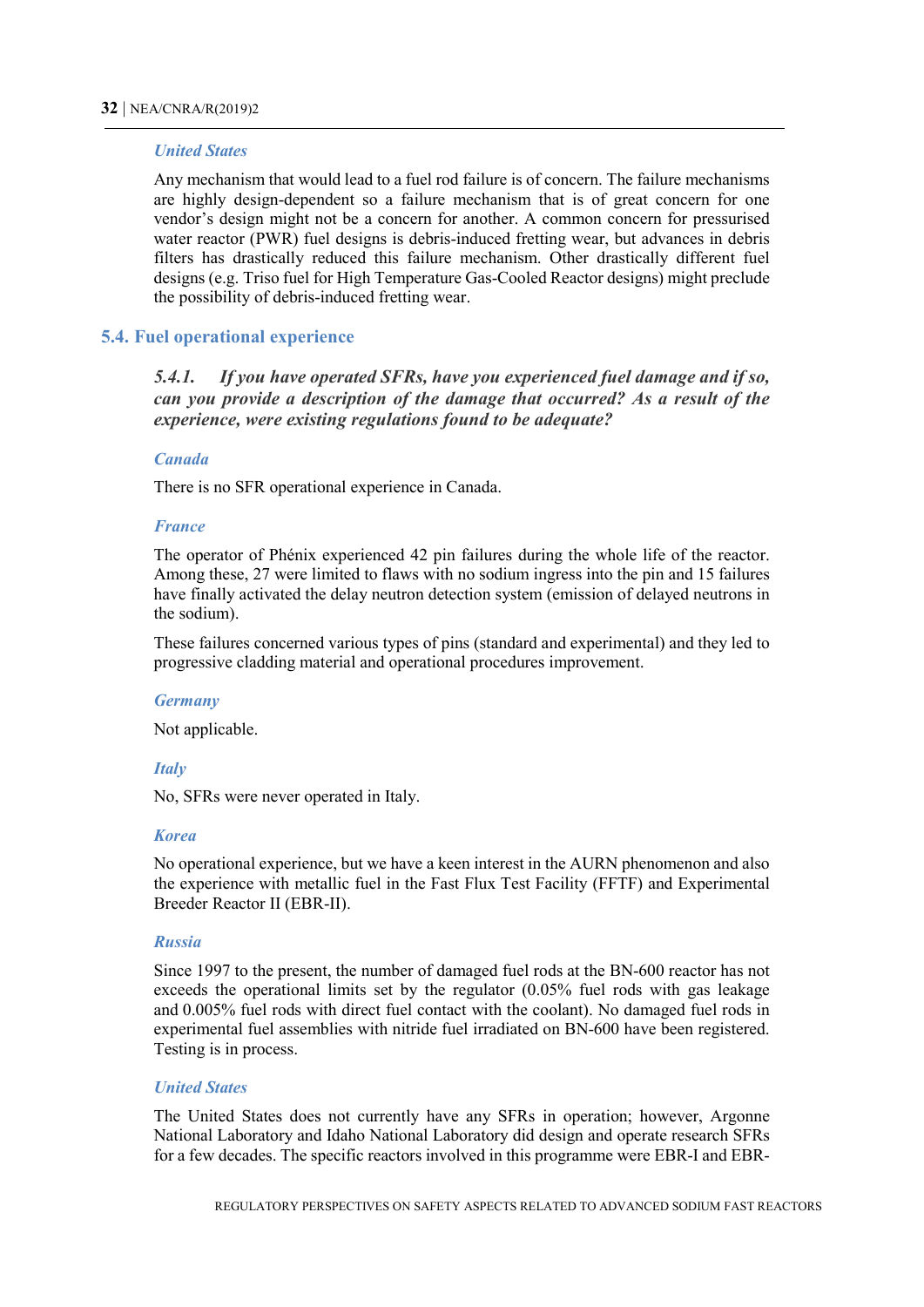II. A third generation reactor design of this programme was in development, but funding was cancelled before completion.

EBR-I did experience a partial meltdown, but this was driven by unexpected thermal expansion that occurred during coolant flow tests. The design flaw that led to this partial meltdown was corrected before the EBR-II design.

The EBR programme was not licensed through the NRC so the regulations were not addressed in the process.

#### <span id="page-34-0"></span>**5.5. Fuel qualification reporting requirements**

*5.5.1. What analysis reports on fuel safety and fuel qualification are required in your country?* 

#### *Canada*

With respect to "qualification" we allude to the requirements in REGDOC 2.5.2 (CNSC, 2014a). The outputs of the fuel qualification process (i.e. "*a programme of experimental testing and analysis, to ensure that fuel assembly requirements are met"*) are normally documented in the fuel design manual.

#### *France*

See answer to question 2.1.

#### *Germany*

Reports are expected for fabrication process, test results, operational behaviour.

#### *Italy*

At present, none.

#### *Korea*

Safety analysis report or topical report.

#### *Russia*

Information on justification of fuel safety and its qualifications is included in the SAR of the nuclear power plant unit. The relevant requirements are contained in regulatory documents NP-080-07 (Rostechnadzor, 2007a) and NP-018-05 "Requirements for the contents of the safety analysis report of nuclear power plants with fast breeder reactors" (Rostechnadzor, 2005).

#### *United States*

There are a few methods by which a licensee may introduce a new fuel design into their reload. The most common way is for a fuel vendor to obtain NRC approval for a standalone topical report covering the new fuel design. This topical report is then referenced by the licensee in a license amendment request (LAR), or in the application for approval or licensing of a new reactor design, and the NRC's approval then forms part of the licensing basis for the plant.

The amount of analysis necessary for the topical report depends on the amount of design change between the new fuel design and the older previously approved fuel designs. As a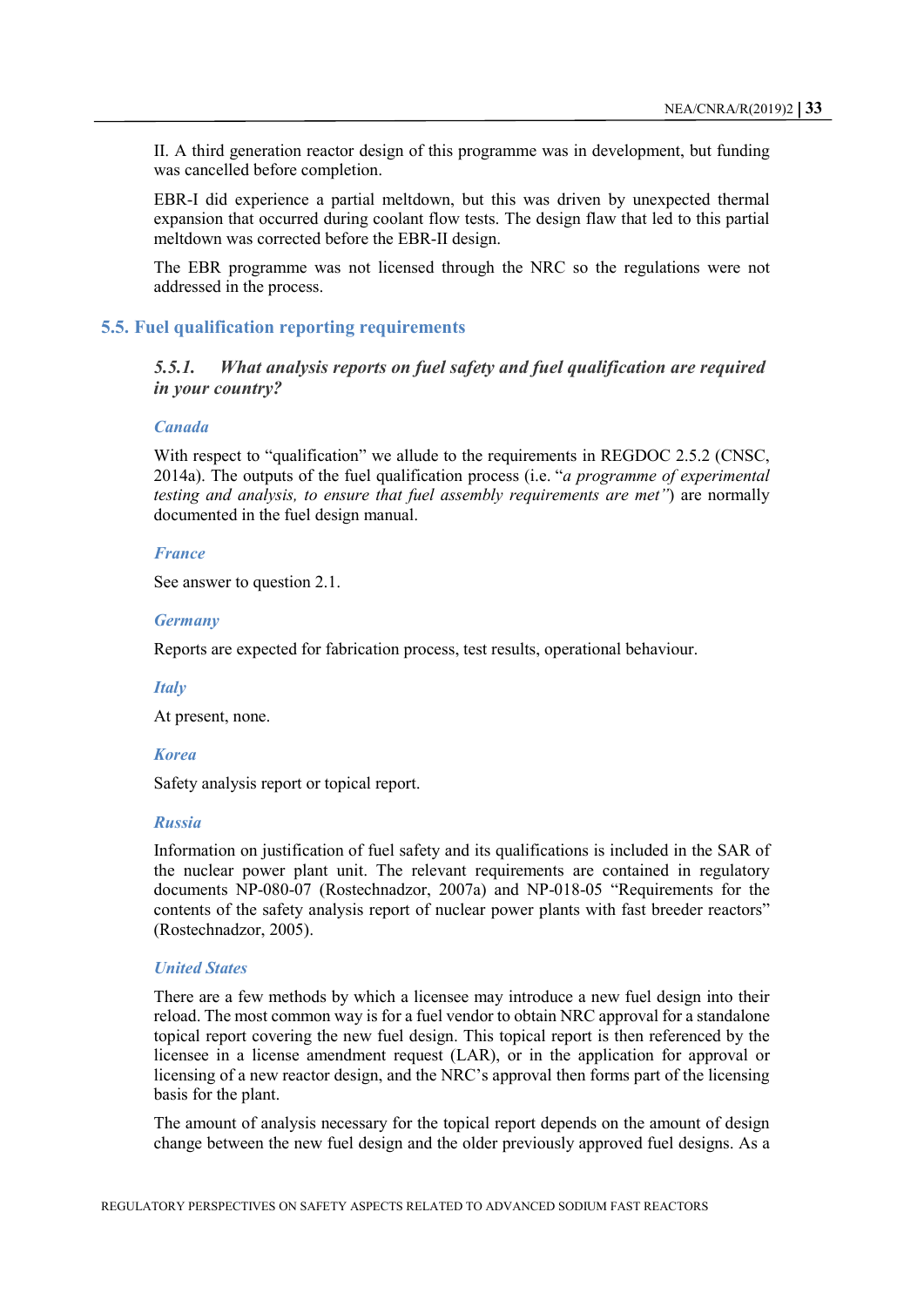whole, a new fuel design analysis must demonstrate compliance with GDCs 10, 27, and 35, as well as 10 CFR 50.46 (USNRC, 2017b). If the fuel design change is related to a new intermediate flow mixing vane grid, then the topical will most likely reference previous topical reports that cover non-thermal hydraulic aspects of the grid design (e.g. hydrogen pickup, corrosion, rod internal pressure gap reopening).

For a new design with more fundamental changes, the fuel design topical report will need to address all of the failure mechanisms and if necessary, an associated testing/qualification programme will be necessary to support the analyses. For example, if a new cladding material is developed, then a qualification programme would be necessary to reach a regulatory finding for mechanisms such as hydrogen pickup. This would be necessary because the testing associated with previous cladding materials would not be applicable.

For a fuel design which does not resemble past experience, the topical report would also need to spend considerable amount of time analysing potential new failure mechanisms that were not applicable to previously approved fuel designs. The qualification programme for such a radical change would probably be quite extensive. In the end though, the intent of the approval process is to provide reasonable assurance that the proposed fuel design meets all applicable regulatory requirements.

#### *5.5.2. Do you have reporting requirements on quality assurance for the fuel manufacturing and fuel assembly production?*

#### *Canada*

There is no requirement to report or provide the actual QA documentation (i.e. the fabrication history dockets). There is requirement to report any changes in fuel design, manufacturing process and manufacturing QA requirements.

#### *France*

For Phénix, the operator was asked to issue a quality handbook that contained the description of the common design rules and quality insurance tests applicable to all types of assemblies loaded in the core. This requirement was specific to the Phénix core, because of the various type of assemblies loaded at the same time to develop the SFR fuel concept (experimental assemblies, devices for sample irradiation, etc.). By now, there is no equivalent document available for the future assemblies of ASTRID (comparable to the RCC-C (AFCEN, 2017) rules applicable to LWR assemblies).

#### *Germany*

Yes.

#### *Italy*

At present, no.

#### *Korea*

Yes. Periodic evaluation of QA programmes focusing on the 18 criteria is done as is required by the Atomic Law.

#### *Russia*

Within the State corporation Rosatom there is a quality management system for all stages of design, manufacturing, operation and reprocessing of fuel assemblies.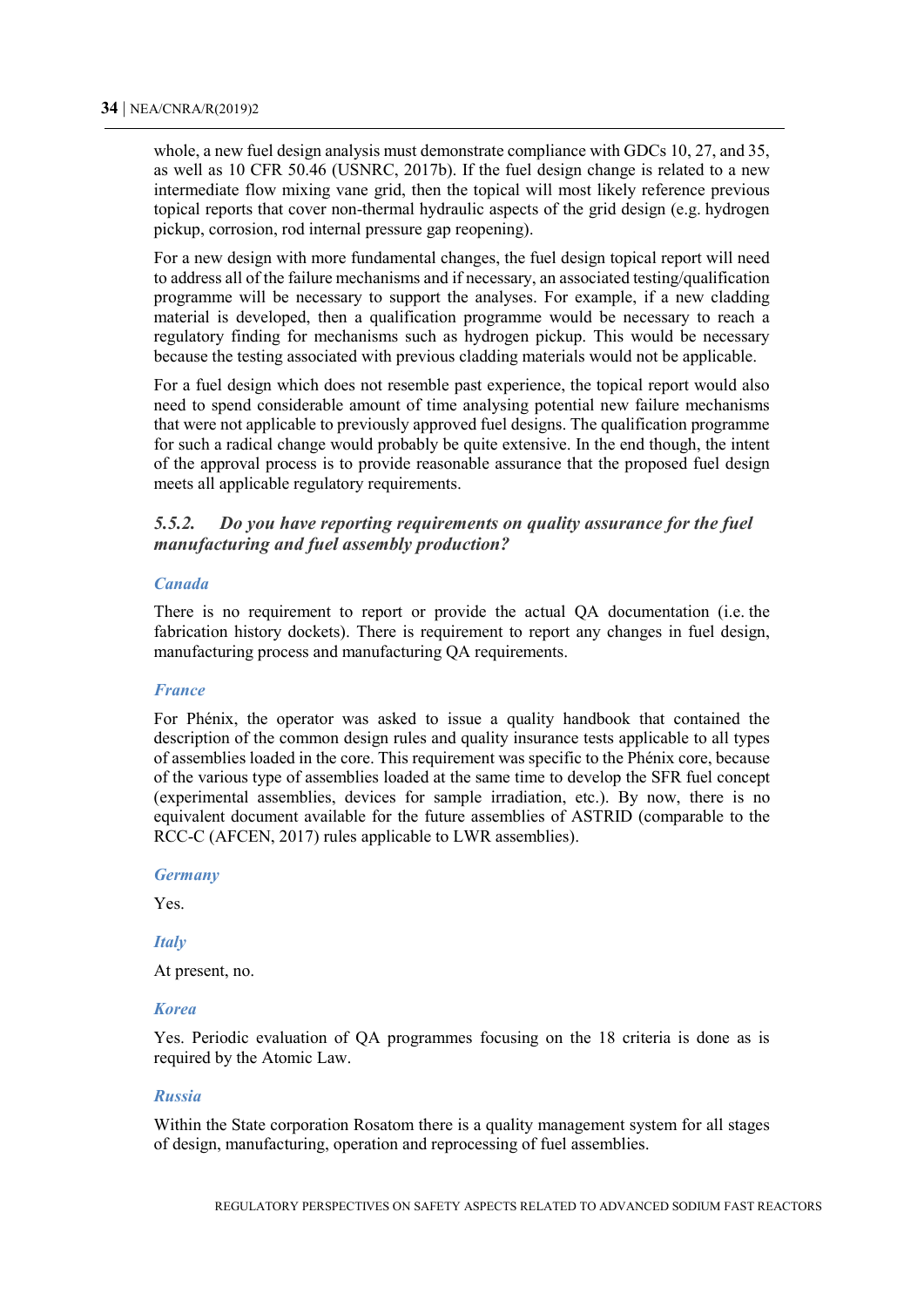#### *United States*

The quality assurance programme associated with fuel manufacturing facilities typically includes a reporting requirement for quality issues but otherwise only requires record keeping, which is available via audits. Additionally, some fuel design topical reports contain conditions/limitations for additional post-irradiation fuel testing, which includes reporting requirements.